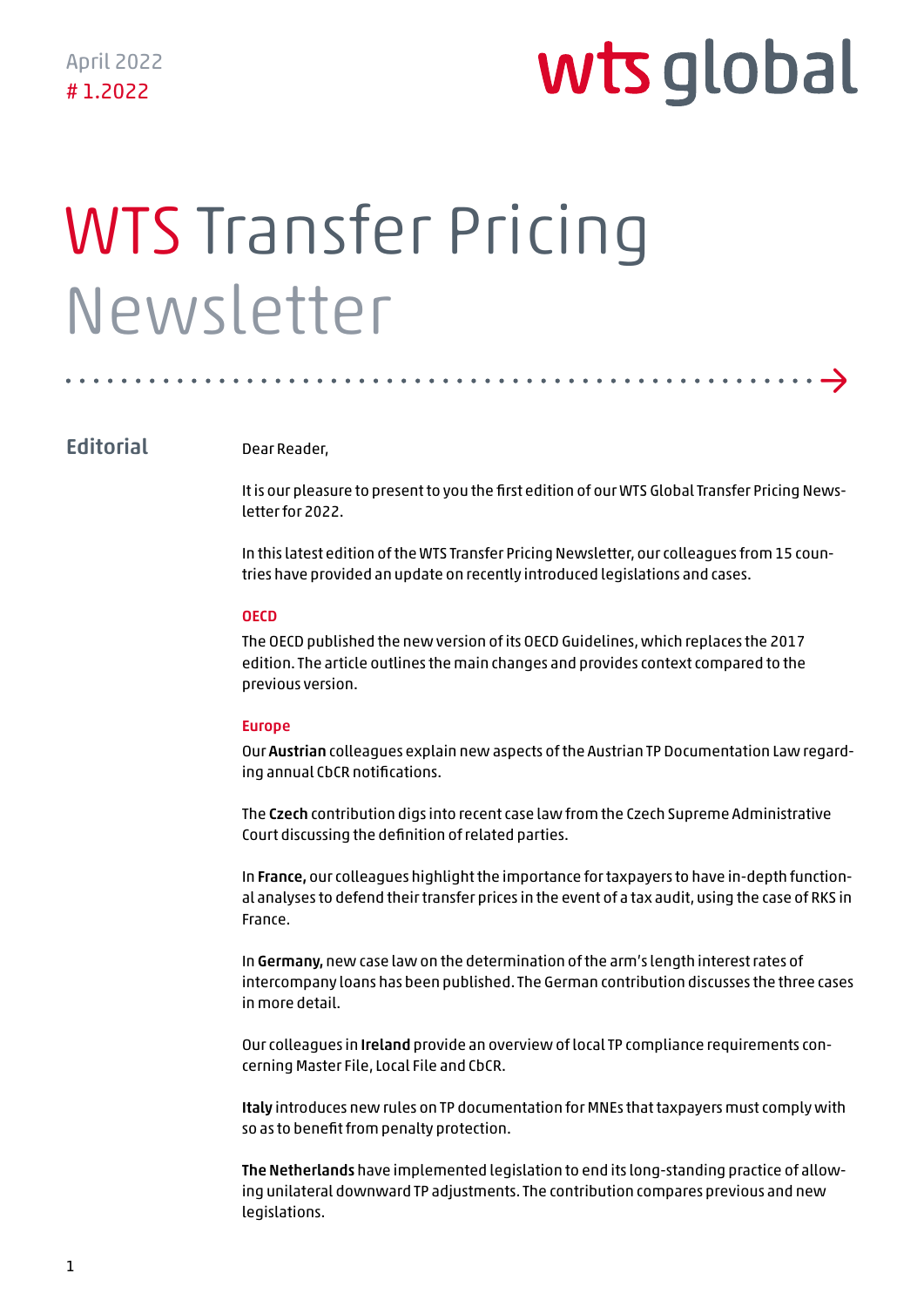April 2022 # 1.2022 WTS Transfer Pricing Newsletter

> The contribution from Poland gives a brief view on the recent changes in TP legislation including law proposals made by the Ministry of Finance.

Portugal has seen changes made in view of local TP regulations, resulting in a further convergence of the Portuguese TP legal framework with the rules applicable in most OECD countries.

The UK contribution highlights the background and the outcome of the consultation on TP documentation. Among others, the largest MNEs based in the UK are required to maintain a Master File and Local File and supporting Summary Audit Trail.

In Ukraine, the Ministry of Finance sets out new regulations in business purposes. The article provides further details and an algorithm of control.

#### Rest of the world

Taxpayers in Brazil may be affected by several changes in the calculation of the benchmark for interests announced by the UK's Financial Conduct Authority. The contribution from Brazil discusses this issue.

Our Chinese colleagues provide insights into the regulation of deducting interests charged by related parties. The arm's length principle, thin capitalisation rule and liability-asset ratio are shown in more detail.

New Zealand's Inland Revenue Department has introduced new BEPS disclosure requirements, which apply for both large New Zealand resident and non-New Zealand resident entities.

From 2023, the new CFC rule will be mandatory in Taiwan. Our colleagues present the decision of the Ministry of Finance, the background and the definition of the CFC rules under local tax law.

Yours sincerely,

WTS Global Transfer Pricing Team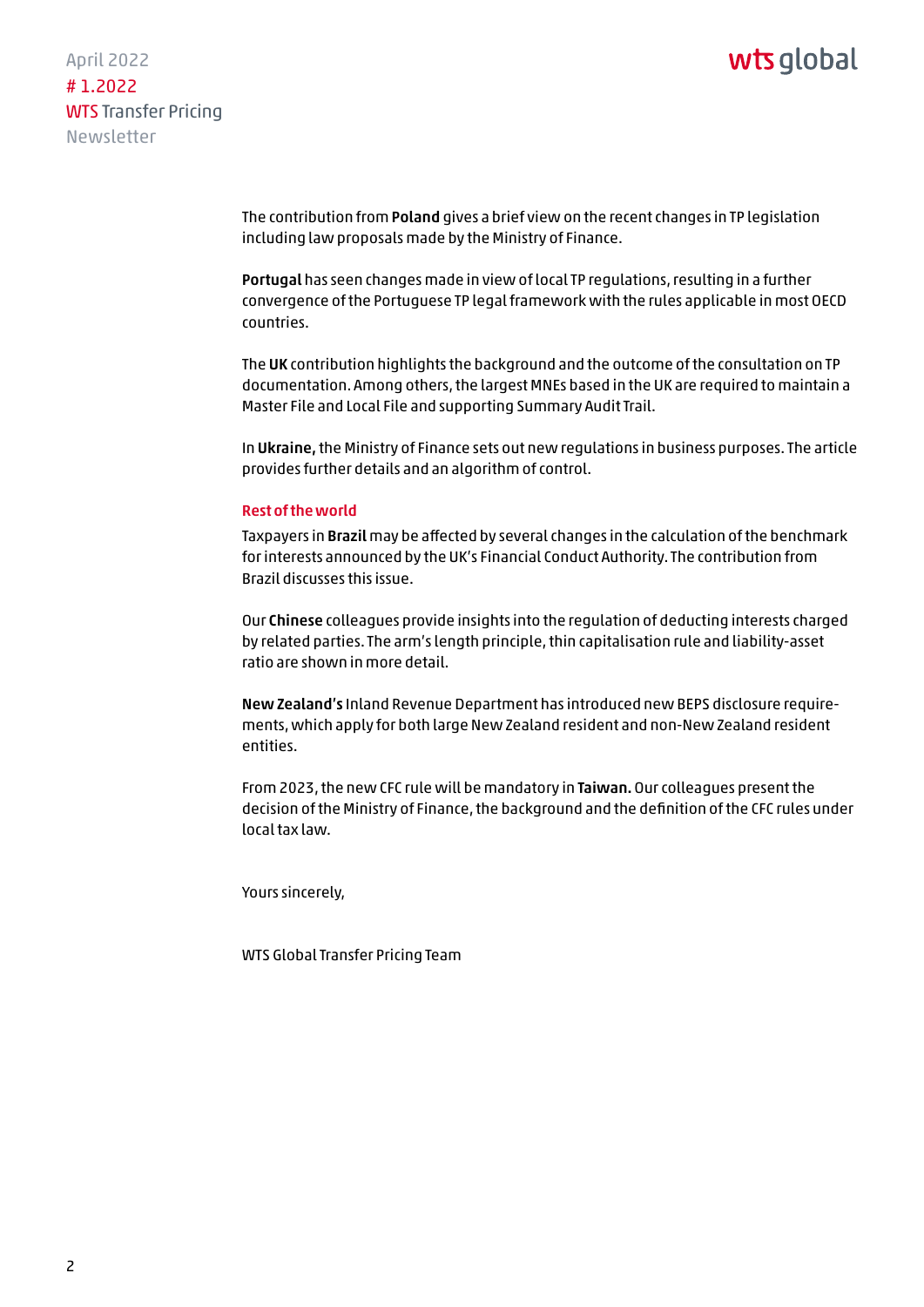| <b>Contents</b> | <b>OECD</b>                                                                           |
|-----------------|---------------------------------------------------------------------------------------|
|                 | OECD Transfer Pricing Guidelines for Multinational Enterprises and Tax                |
|                 | <b>Europe</b>                                                                         |
|                 |                                                                                       |
|                 | Czech Republic: The Czech Supreme Administrative Court's thoughts on                  |
|                 | France: The RKS case: shades of nuance in TP by the French Supreme                    |
|                 | Germany: New case law on the determination of arm's length interest                   |
|                 |                                                                                       |
|                 |                                                                                       |
|                 | The Netherlands: Netherlands disallows unilateral downward TP adjustments  12         |
|                 | Poland: Polish regulations on "indirect" transactions with tax havens  13             |
|                 |                                                                                       |
|                 | United Kingdom: Outcome of the UK consultation on TP documentation 15                 |
|                 | Ukraine: Ukrainian Ministry of Finance clarifies new TP rules on business purpose  17 |
|                 | <b>Further Countries</b>                                                              |
|                 |                                                                                       |
|                 |                                                                                       |
|                 |                                                                                       |
|                 | Taiwan: Taiwan CFC rules will be implemented as of 2023 in response                   |
|                 |                                                                                       |

[Please find the complete list of all contacts at the end of the newsletter.](#page-23-0)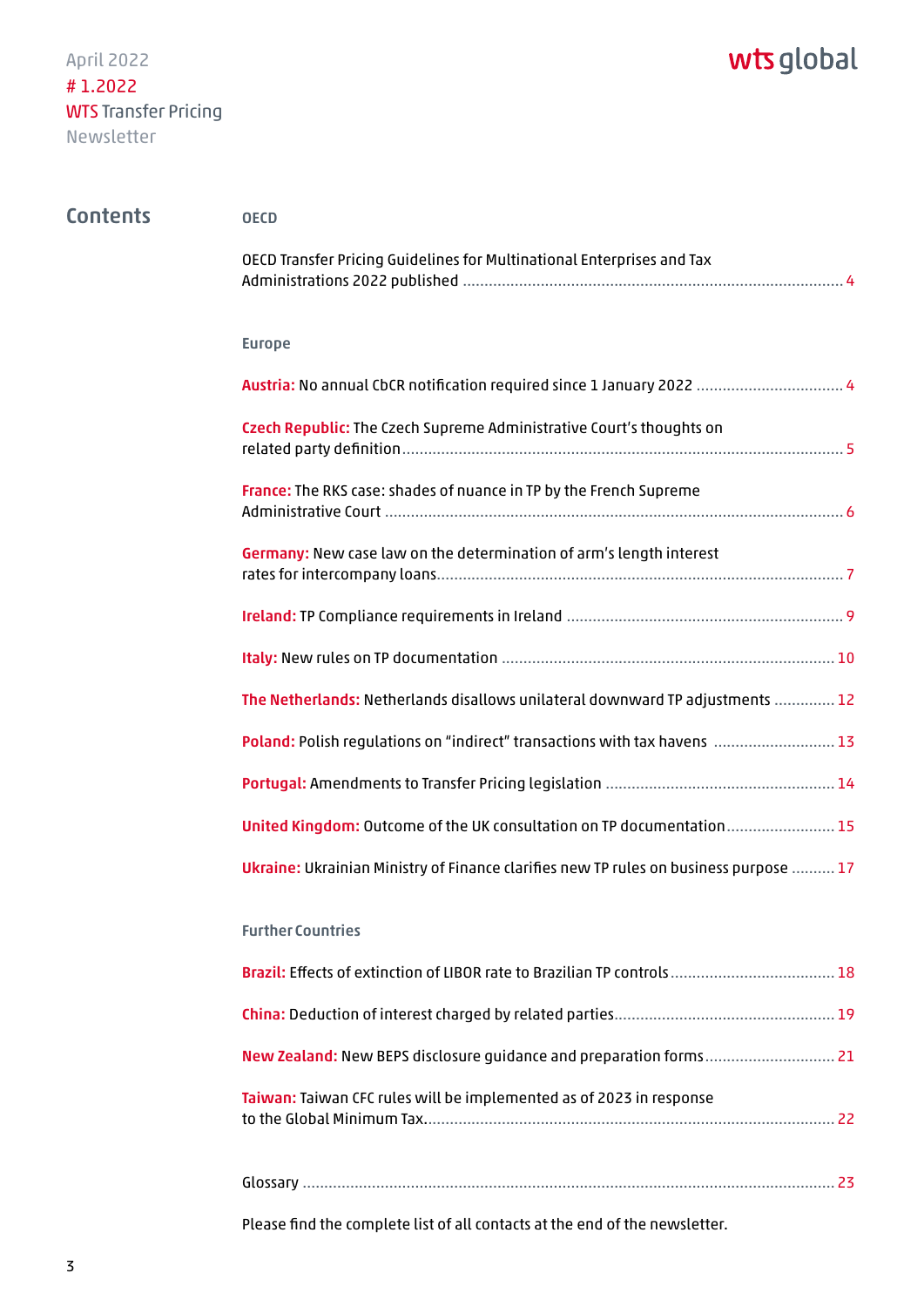# <span id="page-3-0"></span>April 2022 # 1.2022 WTS Transfer Pricing Newsletter

### **OECD**



# OECD Transfer Pricing Guidelines for Multinational Enterprises and Tax Administrations 2022 published

The OECD Transfer Pricing Guidelines for Multinational Enterprises and Tax Administrations provide guidance on the application of the "arm's length principle", which is the international consensus on the valuation of cross-border transactions between associated enterprises. They also give taxpayers clear guidance on the proper application of the arm's length principle.

The OECD published the latest version of this document on 20 January 2022. The OECD Guidelines 2022 update the 2017 edition by incorporating existing guidance issued by the OECD in recent years, as detailed in the following:

- → Hard-to-Value Intangibles (now Annex II of Chapter VI): Inclusion of the "Guidance for Tax Administrations on the Application of the Approach to Hard-to-Value Intangibles - BEPS Action 8", published 21 June 2018.
- → Transactional Profit Split Method (now Chapter 2 (C.1-C.5)): Inclusion of the "Revised Guidance on the Application of the Transactional Profit Split Method - BEPS Action 10", published 21 June 2018.
- → Financial Transactions (now Chapter 1 (D.1.2.2) and Chapter X): Inclusion of the "Transfer Pricing Guidance on Financial Transactions: Inclusive Framework on BEPS: Actions 4, 8-10", published 11 February 2020.

As a result, the new version of the OECD Guidelines is rather a consolidation of official guidance published by the OECD pursuant to the OECD Guidelines 2017.

The publication of the new OECD Guidelines 2022 is also accompanied by timing issues: for the application by taxpayers, it is essential to use the correct version of the OECD Guidelines (or the newly added chapters). Therefore, in general, the effective date of the transaction is decisive for the selection of the guidance valid at that time.

*Prof. Dr. Axel Nientimp axel.nientimp@wts.de* 

*Melanie Appuhn-Schneider melanie.appuhn[schneider@wts.de](mailto:melanie.appuhn-schneider@wts.de)* Finally, it should be noted that while the arm's length principle has been exposed to pressure in recent years, the OECD Guidelines 2022 reiterate the arm's length principle as the international standard as defined in Article 9 of the OECD Model Tax Convention - although recognising that in some cases the application of the arm's length principle is associated with challenges (e.g. in the case of hard-to-value intangibles, etc.).

# Austria



# No annual CbCR notification required since 1 January 2022

Section 4 of the Austrian TP Documentation Law (VPDG) contains a notification obligation in connection with CbCR. The notification obligation also applies to Austrian permanent establishments of MNE groups whose turnover exceed the threshold of EUR 750 million. The CbCR notification must indicate which business unit is subject to the reporting obligation. The notification must generally be made for all domestic business units of an MNE group as defined by Section 3 para. 1 Austrian TP Documentation Law annually at the latest by the last day of the reporting FY (reporting deadline). Such a statutory deadline cannot be extended by the tax office.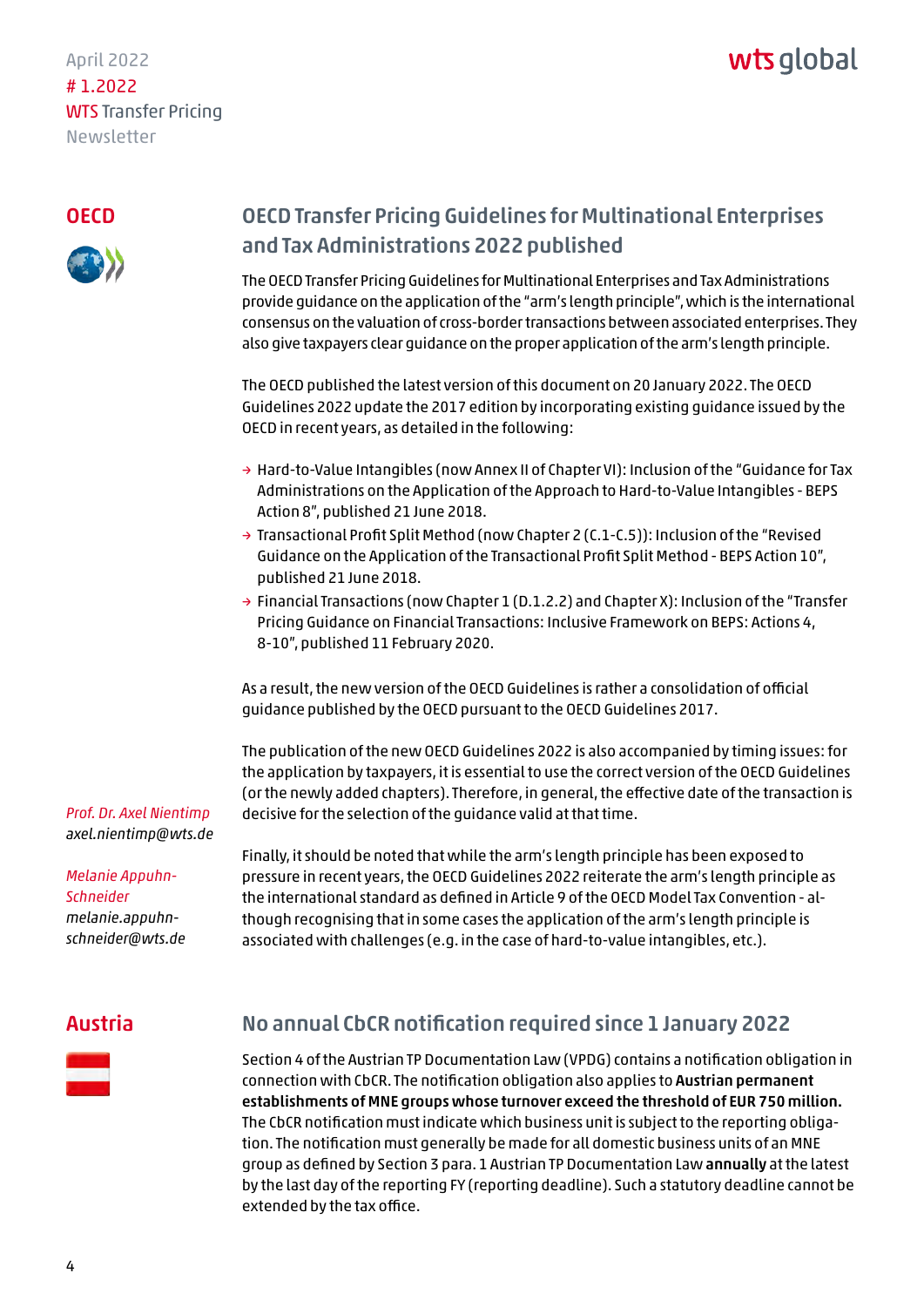# wts alobal

<span id="page-4-0"></span>Point 447 of the new Austrian Transfer Pricing Guidelines 2021, however, stipulates that for FYs with a reporting obligation that commences after 31 December 2021, a notification is only required if

- $\rightarrow$  there have been changes compared to the notification submitted in the previous year (e.g. if the ultimate parent company changes).
- $\rightarrow$  the end of the affiliation to an MNE group must be reported with an "Empty Report".

Apart from these circumstances, an annual CbCR notification is no longer required. It should be emphasised that this favourable regulation in Austria is in contradiction to the OECD Guidelines 2017 and the new OECD Guidelines 2022 (published 20 January 2022) and therefore, as a rule, deviating annual notification obligations could exist abroad. In the case of doubt, it is not objectionable to still submit an annual notification electronically via FinanzOnline in Austria.

# Czech Republic

*Mag. Martin Hummer [martin.hummer@](mailto:martin.hummer@icon.at)*



*icon.at*

# The Czech Supreme Administrative Court's thoughts on related party definition

In the Czech Republic, transactions between related parties are regulated by the requirement to comply with the arm's length principle. Related parties are understood, according to § 23 para. 7 of the Czech Income Tax Act, as follows:

a) persons related through capital (25% threshold),

- b) persons otherwise related who are persons
	- 1. where one person participates in the management or control of another person,
	- 2. where identical persons or close persons participate in the management or control of other persons, then such other persons are persons otherwise mutually related. Persons otherwise related shall not be deemed to be persons where one person is a member of the supervisory boards of two persons,
	- 3. controlling and controlled and also persons controlled by the same controlling person,
	- 4. who are close,
	- 5. who have created a legal relationship predominantly for the purpose of reducing a tax base or increasing a tax loss.

From the perspective of the precise definition of a related person, the last variant of "otherwise related persons" is the most problematic. For this reason, we consider it important to draw your attention to the judgements of the Czech Supreme Administrative Court, which are devoted to clarifying the definition.

The Czech Supreme Administrative Court is of the opinion that for the adjustment of the tax base according to § 23 para. 7 of the Czech Income Tax Act, it is essential to prove the fulfilment of the position of related persons, which is proved by the tax authority. It is true that proving a creation of a legal relationship predominantly for the purpose of reducing a tax base or increasing a tax loss is difficult, but it is not sufficient to find that the price is excessive. The only exception could be the case of a clear price overrun for goods or services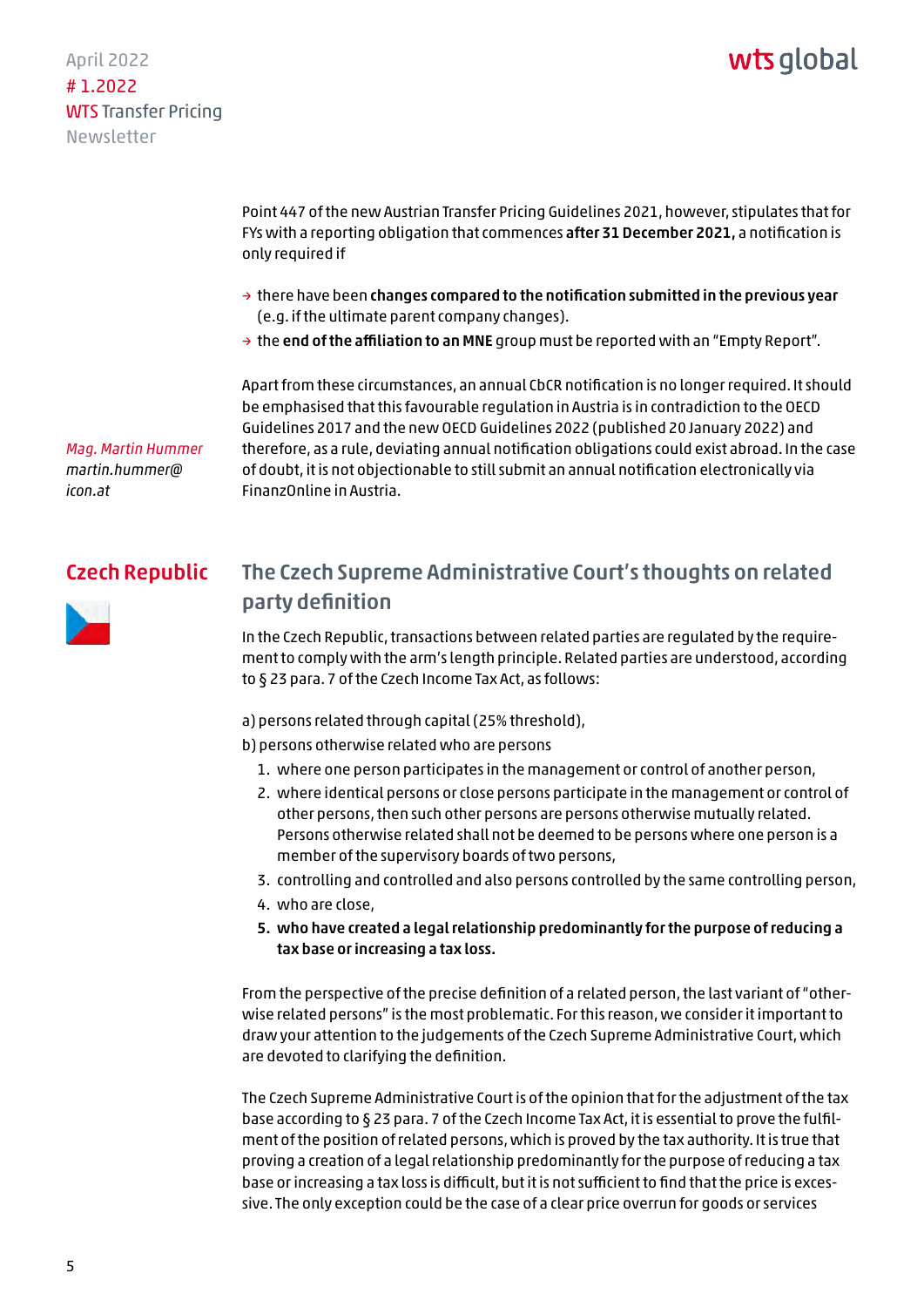<span id="page-5-0"></span>April 2022 # 1.2022 WTS Transfer Pricing Newsletter

> whose normal price is generally known or available, in the absence of any reasonable explanation for the acquisition of those goods or services, that it was an artificial transaction (useless for the real economic functioning of the tax entity), the only explanation for which is the reduction of the tax base. In this case, the company would also not be able to explain the difference between the price paid and the arm's length price.

Likewise, it would be sufficient evidence of creation of related persons as defined by that provision if the buyer accounts artificially increased tax costs, while the seller takes advantage of the tax loss they would already have available. It is essential, however, that the excessive price must be quite obvious, and the circumstances of the individual case must not offer any reasonable explanation other than the performed transaction being the result of agreement of two persons to obtain a tax advantage.

It follows from another judgment of the Czech Supreme Administrative Court (1 Afs 109/2021) that if the recipient of the service actually paid a certain price and at the same time it was not proved that the funds would be returned to them, paying for the overpriced service for the purpose of incurring higher expenses would lack any rationality as it would be financially disadvantageous.

*Michal Kolar, Ph.D. michal.kolar@ [alferypartner.com](mailto:michal.kolar@alferypartner.com)*

Both court decisions therefore result in the tax administrator's obligation to examine the possible existence of other circumstances which would indicate that such a relationship was established mainly to reduce the tax base or increase the tax loss, i.e. that the companies are otherwise related as defined by § 23 para. 7 b) of the Czech Income Tax Act.

### France



# The RKS case<sup>1</sup>: shades of nuance in TP by the French Supreme Administrative Court

TP methods are often one-sided methods according to which one party to a transaction is guaranteed a margin within a range, usually set by reference to a benchmark.

The notions of "main entrepreneur" and "routine entity" are often used, as it is the routine entity's margin which will be set, with the entrepreneur receiving the residual profit/loss. The French Tax Administration is familiar with these concepts and refers to them in its official guidelines.

In the case at hand, French company RKS was audited for years 2009 and 2010. The French Tax Administration challenged its TP policy, as it considered that the margins it achieved (-10% in 2009, -22% in 2010) were abnormally low and constituted a transfer of profits abroad. The French Tax Administration's reasoning was that RKS was not the main entrepreneur of the Group and is merely a routine manufacturer, and therefore was not supposed to suffer losses but should instead earn a margin comparable to that of similar, independent companies operated normally.

The French Tax Administration thus selected a set of eight independent French companies it considered comparable to RKS and concluded from this benchmark that RKS should have earned a margin of 2.33% in 2009 and 2.63% in 2010.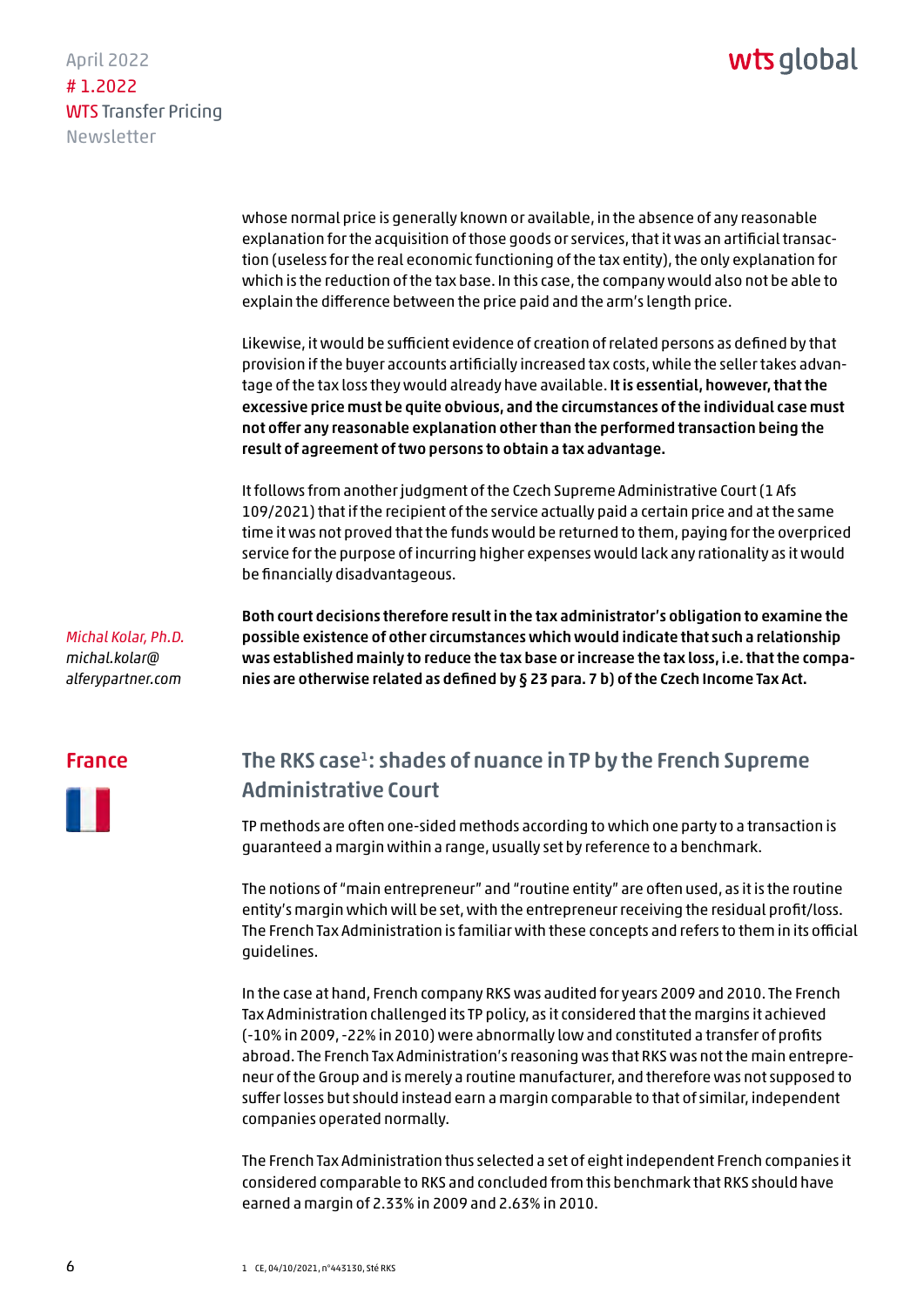<span id="page-6-0"></span>April 2022 # 1.2022 WTS Transfer Pricing Newsletter

#### Analysis too binary for the courts

If the Administrative Court of Appeals followed the French Tax Administration's reasoning?, the Supreme Administrative Court overturned it, noting that the Administrative Court of Appeals:

- $\rightarrow$  had merely observed that RKS was not the main entrepreneur, without further investigating its actual functional profile, and whether or not it could make sense for RKS to be in a loss-making position.
- $\rightarrow$  had failed to respond to RKS's arguments, which explained that these losses were due to the realisation of a strategic risk linked to its decision to reorient its sole business towards the wind industry.

The Supreme Administrative Court therefore ruled against an overly binary reasoning, according to which a company may only be either the main entrepreneur or a routine entity, and demanded a subtler analysis allowing for more nuanced functional profiles. This approach is not inconsistent with the OECD's recommendations: its OECD Guidelines 2017, which are a reference in TP, recommend selecting the most appropriate method under the circumstances. Refusing such a binary approach also seems better in line with how diverse MNE are: if the main entrepreneur/routine entity dichotomy may be relevant for certain groups, nothing allows one to infer this would be applicable to all groups, let alone the "default" configuration for such groups. This approach is also in line with other French jurisprudences which ruled in favour of taxpayers applying other TP methods than those guaranteeing a net profit to a related party – for example, profit splits or gross margin methods.

#### Practical consequences

This judgement highlights the importance for taxpayers to have in-depth functional analyses in order to best defend their transfer prices in case of a tax audit – which is more important than ever before, as the French Tax Administration is pushing its own analyses further and further, sometimes successfully.3

#### Germany

*Valentin Lescroart [valentin.lescroart@](mailto:valentin.lescroart@fidal.com)*

*Serge Lambeart [serge.lambert@](mailto:serge.lambert@fidal.com) fidal.com* 

*fidal.com*



# New case law on the determination of arm's length interest rates for intercompany loans

In a series of rulings in 2019 and 2020, the German Federal Fiscal Court has abandoned its decades-long ruling practice on implicit group support and the blocking effect of para. 9 OECD Model Tax Convention. It was ruled that (i) the so-called implicit group support is not considered as an arm's length (valuable) security and (ii) the missing security of a loan is generally a condition as defined by Sec. 1 Foreign Tax Act (FTA) and not at arm's length. The BFH explained that this decision is based on the "standard banking" behaviour related to the securitisation of financial transactions. However, in its rulings of 18 May 2021 (Case No. I R 4/17 and Case No. I R 62/17) and 9 June 2021 (Case No. I R 32/17), the German Federal Fiscal Court has now relativised its case law from 2019 and 2020, provided some practical guidance on determining and reviewing interest rates for intra-group loans and remitted all the decisions to the relevant lower courts. The following presents the highlights of the respective rulings.

3 For example, see TA Montreuil, 14/01/2021, n°1812789, Sté Engie (commented in the Q3 2021 WTS Newsletter)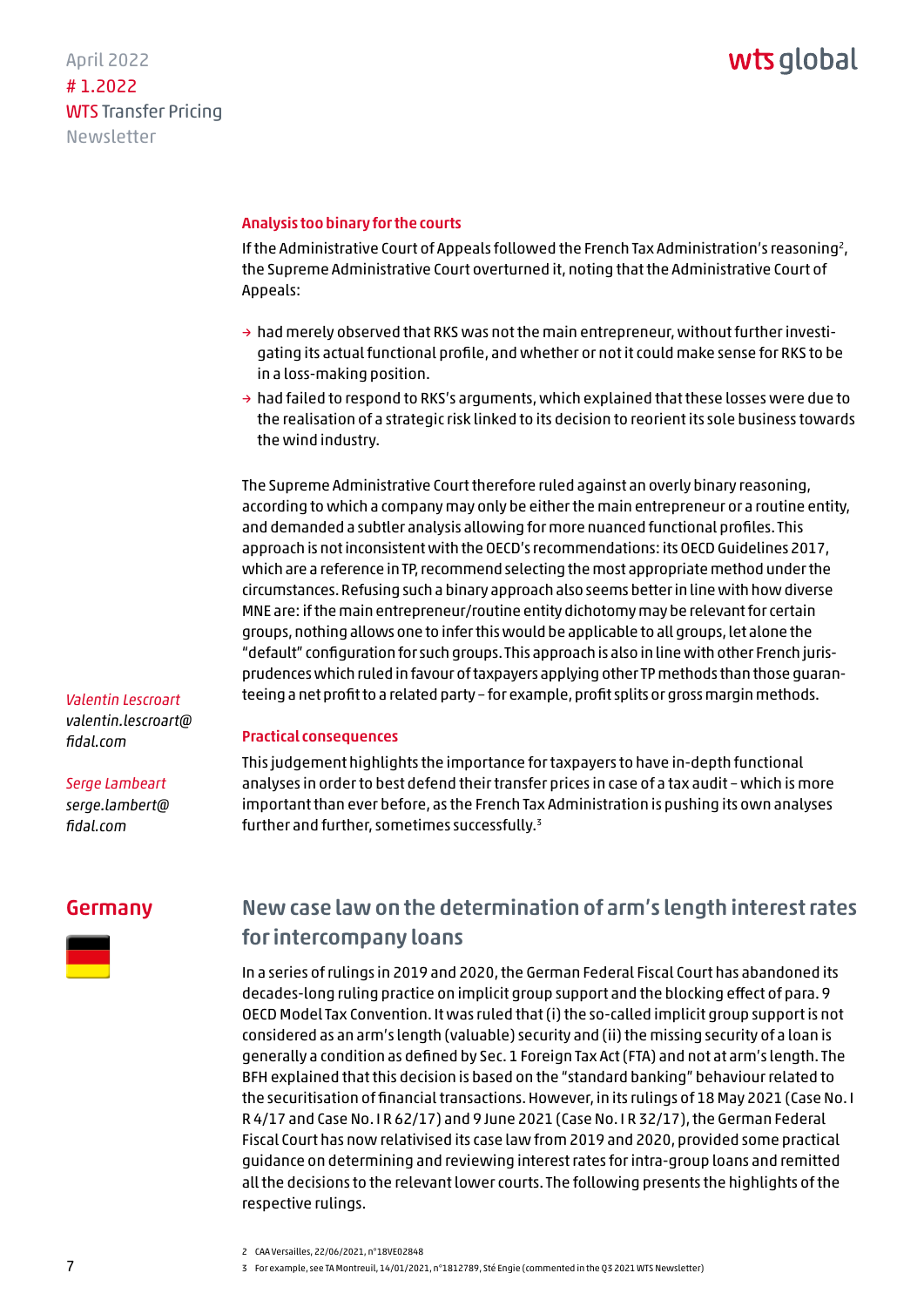# wts alobal

#### Ruling of 18 May 2021 (Case No. I R 4/17)

According to the German Federal Fiscal Court, there will often not be "the" arm's length price, but a range of prices. In such a case, the most favourable price for the taxpayer is to be used. Contrary to the opinion of the tax office and the lower tax court, the arm's length nature of the agreed interest rate for an IC loan must first be determined using the comparable uncontrolled price method, with differences being eliminated by adjustment calculations if necessary. This also applies to unsecured IC loans. It is only if this is not feasible that the cost plus method can be applied, pursuant to which the lender's costs are to be determined and increased by an appropriate profit mark-up. Accordingly, the credit rating relevant for the interest rate is not the average credit rating of the entire group, but the credit rating of the borrowing group company ("stand alone" rating) under consideration of the implicit group support. Implicit group support is only to be considered if the credit rating assigned to the group company by a third-party lender exceeds the stand-alone credit rating of this company.

#### Ruling of 18 May 2021 (Case No. I R 62/17)

The German Federal Fiscal Court stated that without evidence to the contrary, it cannot generally be assumed that a third party would, acting as a prudent and conscientious business manager, use the interest rate for a secured and senior loan as a basis for determining the interest rate for a subordinated and unsecured loan. Instead, the group relation should be "ignored": Thus, a lender would then not be an affiliated company but a third party, and its claim would not be subject to any statutory reduction in rank in the event of insolvency. The lower tax court's reference to the statutory subordination of shareholder loans, which may not be undermined by securitisation and consequently cannot justify a risk surcharge, is therefore irrelevant. The imaginary third party would presumably only accept such a reduction in rank voluntarily in return for corresponding financial compensation. Compensation would also be at arm's length if - as in the case in dispute - the borrower had sufficient substance to provide security for the repayment of the loan. This is because a third party would take into account not only the current financial situation, but also future economic developments when determining the terms and conditions of the loan. Thus, a third party would demand corresponding compensation due to the subordination and lack of security of the loan. If, in addition, the lower tax court finds that there is a market for subordinated loans, this market would provide the appropriate benchmark for any external price comparison. Against this background, it also does not seem far-fetched that third parties on this market are willing to grant unsecured subordinated loans against payment of a higher "price", i.e. of an interest surcharge to compensate for a higher default risk. Consequently, such loans would also be recognised in the relationship between the company and its shareholders. Since the third parties on this market are not "traditional banks", the usual behaviour of (comparable) third parties is decisive and not that of banks.

#### Ruling of 9 June 2021 (Case No. I R 32/17)

In the view of the German Federal Fiscal Court, the objective factual requirements of Sec. 1 FTA are met in connection with the partial write-off in the domestic market. Contrary to the plaintiff's perspective, the income reduction as defined by Sec. 1 (1) FTA may also have occurred due to ("as a result of") the lack of securitisation. In this respect, Article 9, para. 1 DTT USA 1989 and Article 9, para. 1 DTT France do not have a blocking effect on Section 1, para. 1 FTA.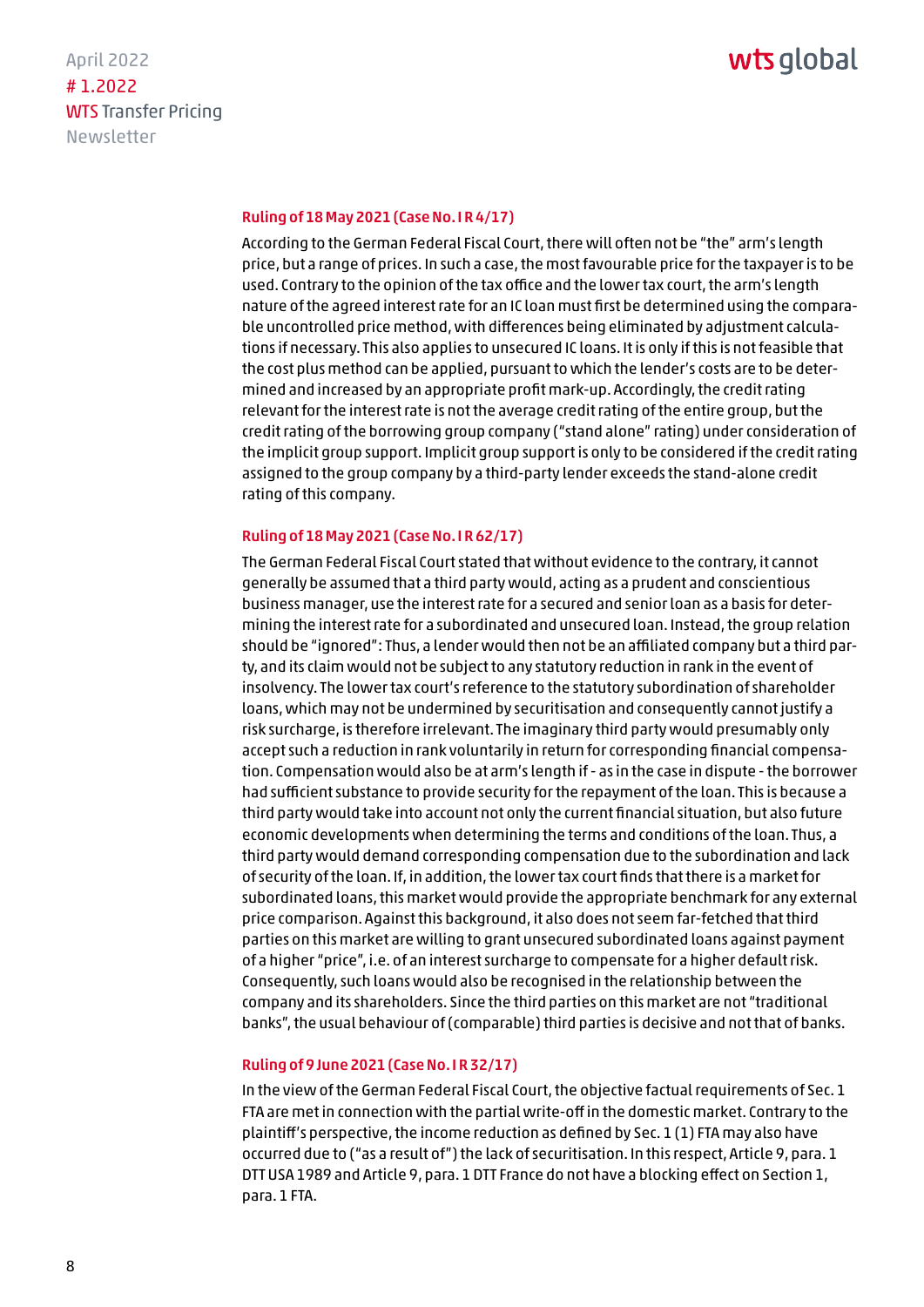# wts alobal

<span id="page-8-0"></span>*Prof. Dr. Axel Nientimp axel.nientimp@wts.de* 

### *Melanie Appuhn-Schneider melanie.appuhn[schneider@wts.de](mailto:melanie.appuhn-schneider@wts.de)*

*Viktor Gryshko viktor.gryshko@wts.de* At the same time, in the view of the German Federal Fiscal Court, the lower court had not sufficiently analysed whether the lack of securitisation was a non-"arm's length" condition in the present case. The question regarding the arm's length nature of the absence of a collateral for a given IC loan - and, therefore, of the arm's length nature of a given IC loan should be answered based on all specific circumstances of the given case (including the creditworthiness of the borrower, realistically available option related to the absence of securities, etc.). Since this had not been sufficiently analysed by the relevant lower court, the decision was remitted.

#### Recommendations for action

In general, existing transfer pricing guidelines for intra-group financial transactions and existing intra-group loans (incl. loan agreements) related to German group companies should be checked and, if necessary, adjusted. The focus should also be on analysing the functional and risk profiles of the companies involved.

# Ireland

# TP Compliance requirements in Ireland

The current position in relation to Master File, Local File and CbCR requirements are as follows:

#### The Master File

- $\rightarrow$  Requirements/thresholds: where an Irish taxpayer forms part of MNE group and the total consolidated global revenue of the MNE group is at, or above, EUR 250 million, a Master File must be prepared and available
- $\rightarrow$  Submission deadline: no later than the date on which the tax return for the chargeable period is due to be filed. The obligation to prepare a Master File annually on the corporate tax return is to be disclosed.
- $\rightarrow$  Fixed penalties and tax penalties can apply in relation to any TP adjustment that ultimately arises from the incorrect implementation of TP policy.

#### The Local File

- $\rightarrow$  Where an Irish taxpayer forms part of a MNE group and the total consolidated global revenue of the MNE group is at, or above, EUR 50 million, a Local File is to be prepared and be available.
- $\rightarrow$  Escape clause: for small or medium-sized enterprises ("the SME exemption"). To fall within the SME exemption, the enterprise must have:
	- $\rightarrow$  less than 250 employees; and either
	- › revenue not exceeding EUR 50 million; or
	- › total assets not exceeding EUR 43 million.
- $\rightarrow$  Every Irish entity must prepare a Local File. Companies are allowed to prepare a consolidated 'Country File' for all Irish entities of an MNE group.
- $\rightarrow$  The Country File will contain essentially the same content as a Local File. However, it must also include entity-level qualitative and financial information. Where financial information is consolidated in the country file, companies will not be treated as having complied with their TP obligations.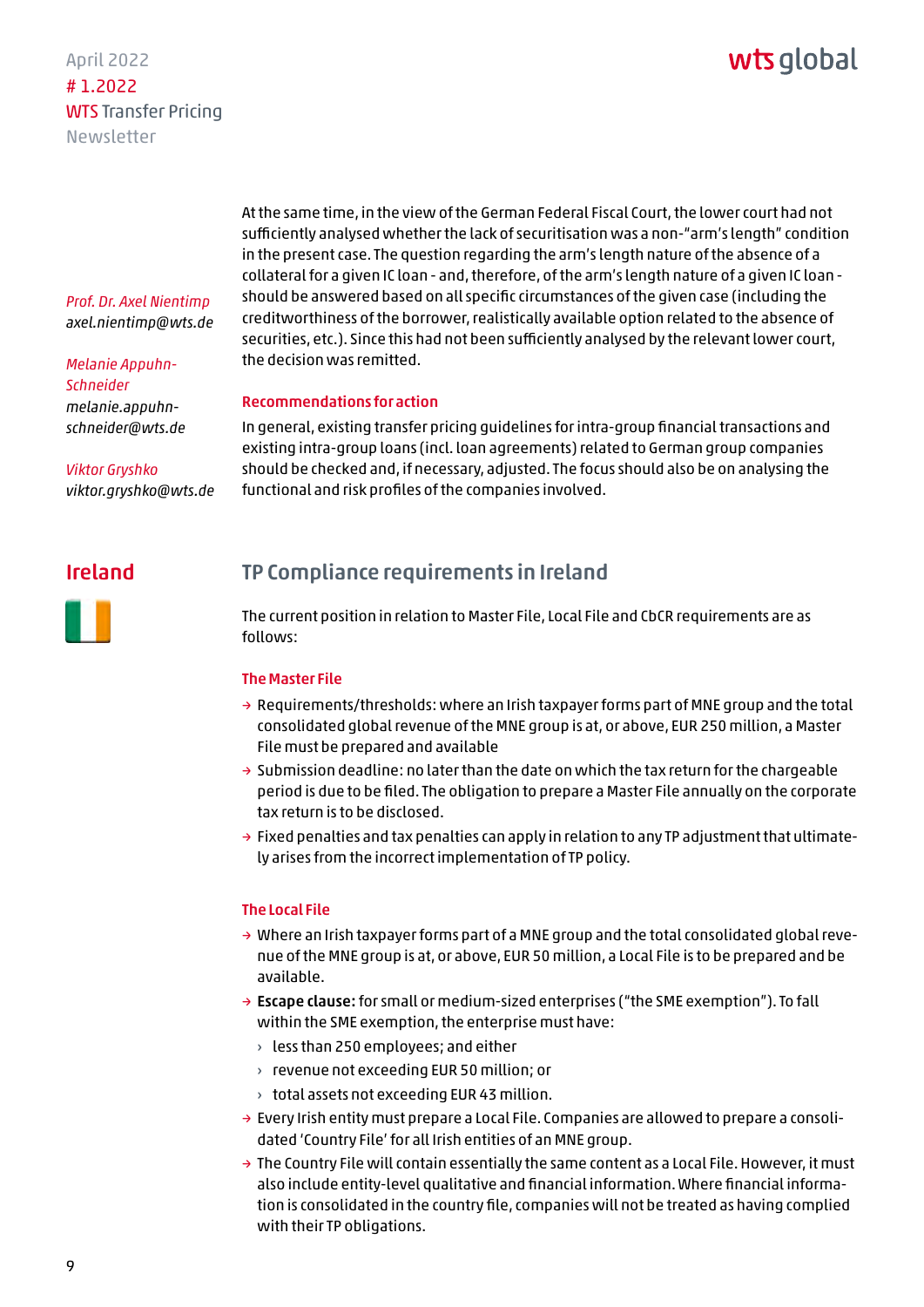# wts alobal

# <span id="page-9-0"></span>April 2022 # 1.2022 WTS Transfer Pricing Newsletter

- $\rightarrow$  Submission deadline: no later than the corporation tax filing date. The taxpayer must disclose the obligation to prepare a Master File on the corporate tax return.
- → If the taxpayer is obliged to prepare documentation and fails to provide documentation within 30 days of request, the fine will be EUR 25,000 plus EUR 100 per day thereafter.

### Country by Country Reporting (CbCR)

- $\rightarrow$  The CbCR according to BEPS Action 13 was implemented for FYs from 2016 onwards.
- $\rightarrow$  Threshold: ultimate parent entity of the MNE group is located in Ireland and generated an annual consolidated group revenue of at least EUR 750 million in the previous year.
- $\rightarrow$  Deadline for preparation and submission: within 12 months after the end of the reporting FY.
- $\rightarrow$  Surrogate filing: implemented.
- → Secondary filing: implemented.
- → Duty of notification: yes, before the end of the FY.
- → Penalties:
- $\rightarrow$  EUR 19,045 will apply for not filing or incorrectly filing the CbCR plus EUR 2,535 for every late day thereafter.
- → Ireland is a signatory of the Multilateral Competent Authority Agreement on the Exchange of CbCR.
- $\rightarrow$  OECD XML format for submission has been implemented.

#### TP developments in 2022

The Finance Act 2021 (applying from 1 January 2022) provides that the OECD approach to attribution of branch profits of non-resident companies is to be implemented. Non-trading transactions (in certain circumstances) between associated periods which are both within the charge for Irish tax remain exempt from TP considerations. It further clarifies that there does not need to be consideration for the exemption to apply.

*Aidan García Díaz aidan.garcia@sabios.ie* The OECD approach to branch and permanent establishments is now required. Exemptions are in place where profits are less than EUR 250,000, however in the absence of this exemption the documentary requirements regarding compliance must be strictly observed.

### Italy

# New rules on TP documentation

As discussed in our previous Newsletter, on 23 November 2020 the Italian Revenue Agency published a new Instruction (no. 360494, the "Instruction") which materially changed the 2010 Italian Commissioner Decision on TP documentation. Starting from FY 2020, in order to benefit from the so-called "penalty protection", MNE must comply with the requirements of the Instruction that replaces the provision introduced in 2010.

On 26 November 2021, Italian Revenue Agency published Circular Letter no. 15/E (the "Circular") providing clarifications on the TP documentation rules contained in the Instruction. Below we discuss some of the main new rules in light of the above Circular.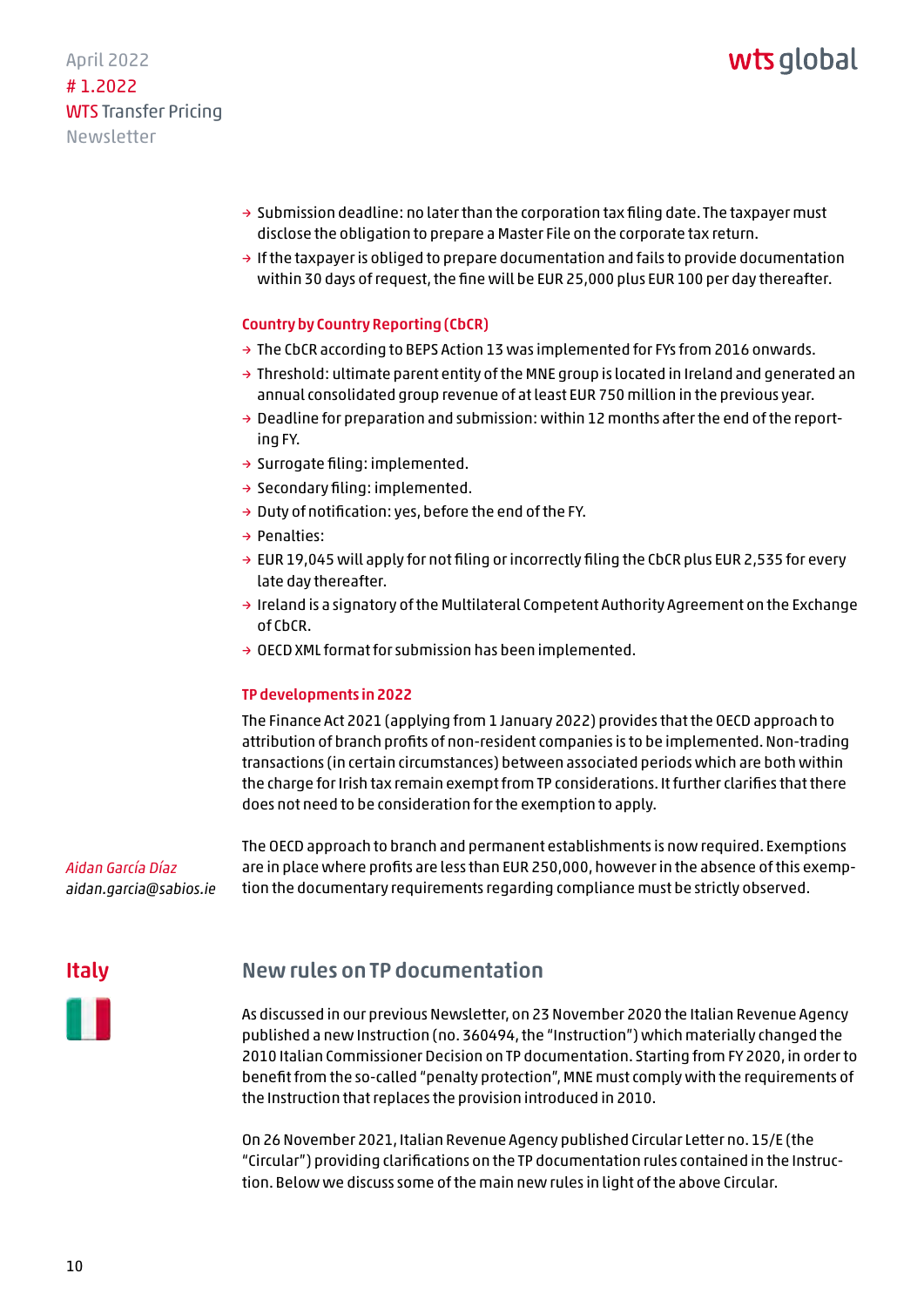#### Structure and content of appropriate documentation

From FY 2020, the Master File is a mandatory document for all Italian taxpayers that want to access the elective Italian TP penalty protection regime (including subsidiaries of foreign groups, for which, under the previous Decision, no Master File was required in the case of non-subholding companies). The Circular confirms the possibility for the Italian taxpayer to rely on the group MF, also written in English, and specifies that in the case where the document presents a different structure or it does not provide the set of information required by the Instruction, the Italian taxpayer must integrate the MF with a structure reconciliation document and/or one or more annexes providing the missing information.

The structure and content of the TP documentation must strictly adhere to what is prescribed by the Instruction, except for partial amendments and integrations not altering the information required (in case of doubts, reference should be made to the OECD Guidelines).

The Circular confirmed that all intercompany transactions need to be disclosed and reconciled with the data to be included in the annual ITR, but the taxpayer can limit the transactions to be fully documented in the TP documentation as an option. In such cases, the penalty protection will be granted exclusively with reference to the operations described and for which the information provided is considered compliant with the Instructions.

Clarifications have been provided with reference to the term "payment" (in relation to the amount of the intercompany transactions). Under the Circular, all the transactions must be evaluated on the basis of the amount accrued for accounting purposes.

#### Relevant transactions

The Circular clarifies that a transaction or a homogeneous category of transactions is considered as being not material when it does not exceed the 5% of the total amount of intercompany transactions indicated in the ITR.

However, the taxpayer must describe these transactions, even if not material, to the benefit of the penalty protection regime. In our opinion, we do not think the difference between material and not material transactions is particularly evident. It should still be specified by the Italian Revenue Agency whether a simple description will be sufficient or a complete functional and economic analysis is still required.

#### Timing

The Master File and the Local File must be signed by the taxpayer's legal representative or their delegate by electronic signature with a time stamp to be appended by the date of submission of the tax declaration (recently extended to 11 months from the fiscal year-end).

#### *Marina Lombardo [marina.lombardo@](mailto:marina.lombardo@ra-wts.it)*

*ra-wts.it*

*Franco Pozzi*

*franco.pozzi@sbnp.it*

The communication of the availability of the TP documentation must be made in the annual income tax return within the abovementioned ordinary deadline. The signature and time stamp can also be affixed to the TP documentation by the date of submission of a late, substitute or supplementary declaration but no later than 90 days from the ordinary deadline.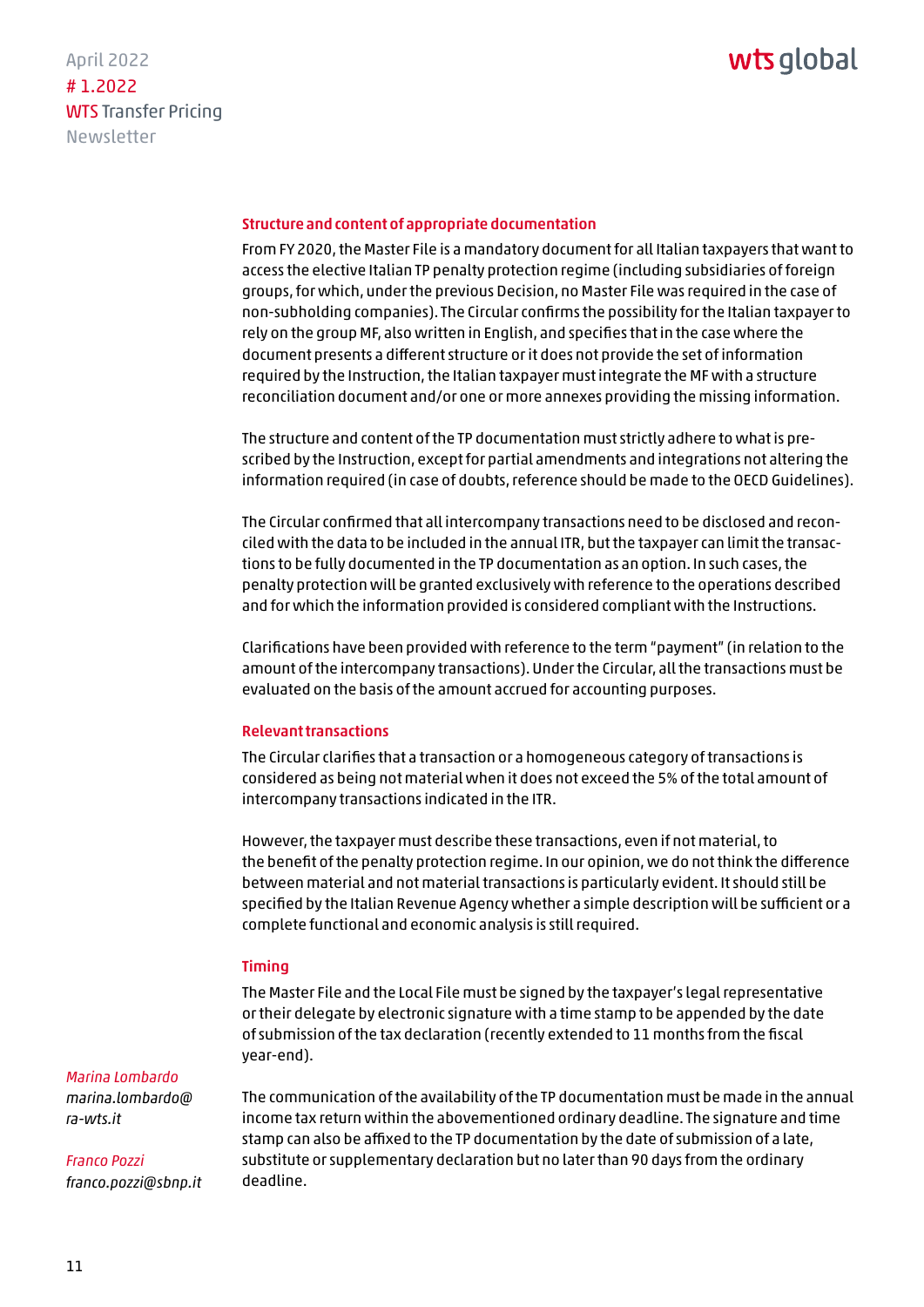# wts global

# <span id="page-11-0"></span>The Netherlands Netherlands disallows unilateral downward TP adjustments

#### Introduction and background

Effective 1 January 2022, the Netherlands have implemented a ground-breaking legislation to end its long-standing practice of allowing unilateral downward TP adjustments.

#### Previous legislation

According to previous TP legislation, where prices of the transactions between related entities differed from market conditions, a taxpayer's profit was determined as if arm's length conditions had been applied. This was the case also if this resulted in a downward adjustment of the profit, and even if this downward adjustment was unilateral, i.e. not mirrored by a corresponding adjustment at the counterparty. Based on the long-standing "informal capital doctrine", benefits arising from shareholder motives are excluded from the tax base and are requalified as capital (i.e. informal capital or deemed dividend).

#### New legislation

The new rules include various measures to counter TP mismatch situations:

- 1. A downward adjustment is denied to the extent that no corresponding upward adjustment is included in the taxable base of the related party;
- 2. No step-up of the value is allowed for assets that are transferred by a related party at a value below the arm's length value to the extent that no corresponding adjustment for the arm's length value is included in the taxable base of the transferor; and
- 3. The amount of depreciation with respect to assets that were acquired from a related party in fiscal years starting on or after 1 July 2019 and before 1 January 2022 is limited to the amount which would be the case had the measure under 2 been in force at the time of the transfer.

#### Corresponding adjustment

As is evident from the above, a key concept in the new rules is the 'corresponding adjustment', which refers to the amount that is included in the taxable base of the other party to the transaction. This may be the full amount or a part thereof, as a downward adjustment is only denied to the extent that there is no corresponding adjustment at the level of the related taxpayer.

The aim of the new legislation is not to counter a low effective taxation at the level of the related party to the transaction. Therefore, it should only be assessed if a corresponding adjustment is applied, regardless of whether the related party to the transaction is objectively exempted from corporate income tax, taxed at 0%, or the upward adjustment can be used to set-off against losses of preceding years, etc.

A difference in timing does not preclude the consideration of a corresponding upward adjustment. Therefore, the inclusion of the corresponding adjustment in the taxable base in another fiscal year does not automatically result in the denial of the downward adjustment.

The taxpayer claiming the downward adjustment has the burden of proof to demonstrate that there is a corresponding adjustment included in the taxable base of the related party to the transaction.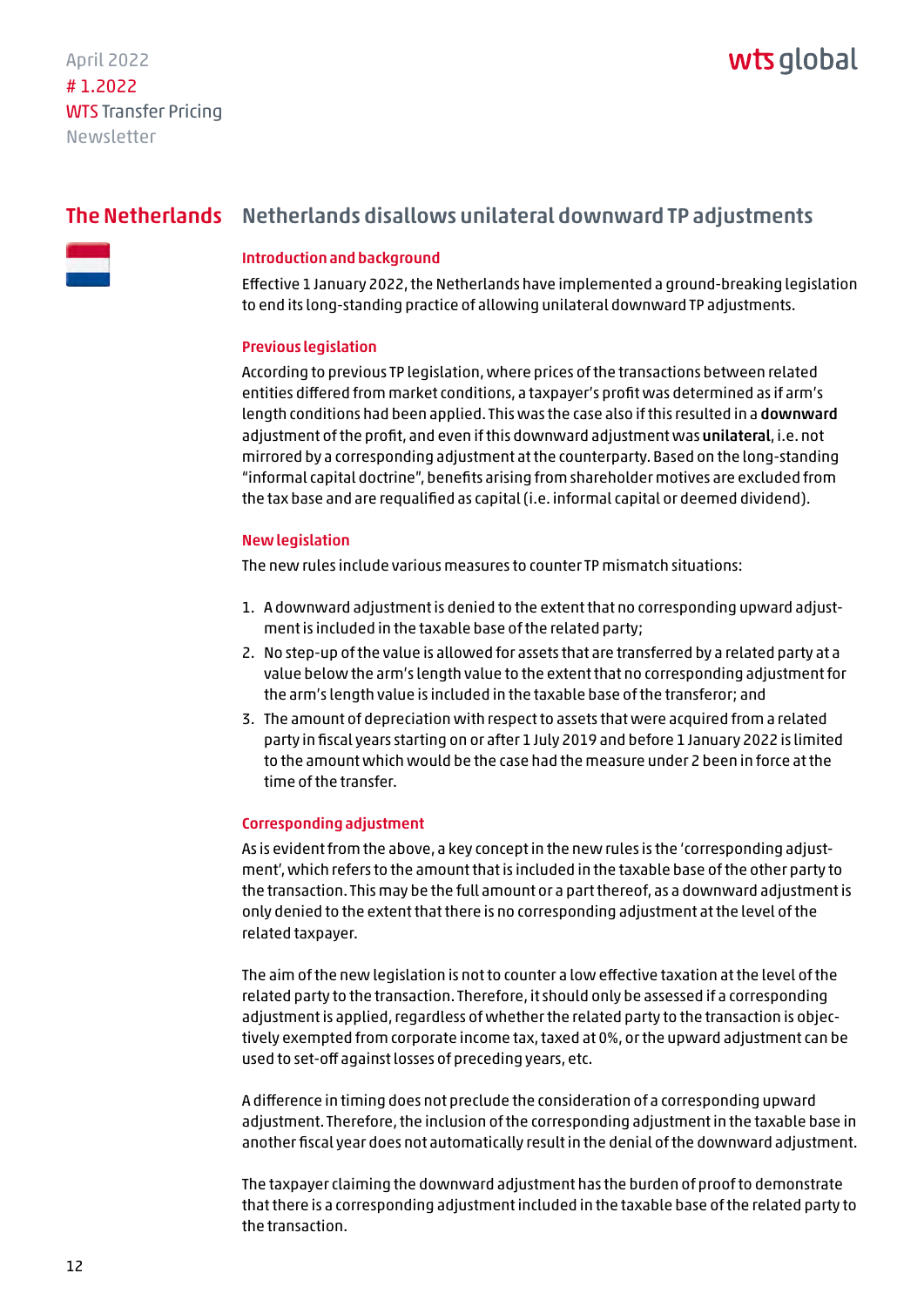# wts global

#### Key takeaways

Groups with Dutch operations need to act if they:

- $\rightarrow$  have previously applied unilateral downward adjustments as a result of non-arm's length intercompany transactions, or applied downward adjustments in respect of which the corresponding adjustment is not crystal clear;
	- $\rightarrow$  have transferred assets between group companies at non-arm's length values after 1 July 2019; or
	- $\rightarrow$  are a party to an APA or other tax ruling based on the informal capital doctrine, as they have lost their validity.

# Poland



Since 1 January 2021, new TP regulations have been in force regarding the documentation of what are called indirect transactions with residents of tax havens (Newsletter #2/2021). The regulations are to be applied by Polish taxpayers for the first time in relation to tax years beginning on or after 1 January 2021. By law, TP documentation is due by 30 September 2022 (unless Polish lawmakers enact another round of deadline extensions).

The law on the TP documentation of transactions with tax havens distinguishes between direct and indirect transactions.

Direct transactions with tax havens are sales or purchases made to or from unrelated parties based in tax havens if their value exceeds PLN 100K (ca. EUR 22K) during a tax year.

Indirect transactions with tax havens are transactions your counterparty makes with related or unrelated parties if their value exceeds PLN 500K (ca. EUR 110K) during a tax year and the beneficial owner is based in a tax haven. The beneficial owner is presumed to be based in a tax haven if your counterparty makes "settlements" during the tax year with an entity based in a tax haven. You are required to establish the circumstances of such presumption with due diligence.

#### Tax Guidance – 1st proposal

The new law on "indirect" transactions with tax havens has generated plenty of controversy among taxpayers. March 2021 saw the Finance Ministry initiate public consultations on a proposed tax guidance document explaining how to apply the tax haven presumption.

The proposal has been heavily criticised by taxpayers and tax advisors. They say that the new regulations and the proposed guidance would merely result in excessive administrative burdens. The main recommendation was to defer, suspend or even altogether withdraw the undesirable regulations. There were also a number of comments regarding the merits of the proposed guidance.

#### Tax Guidance – 2nd proposal

Following the consultations, the Finance Ministry published a new and more elaborate tax guidance proposal in December 2021. According to that proposal:

### <span id="page-12-0"></span>*Frank Schwarte fs@atlas.tax*

*Eli van Exel eve@atlas.tax*

*Pauline Thio pt@atlas.tax*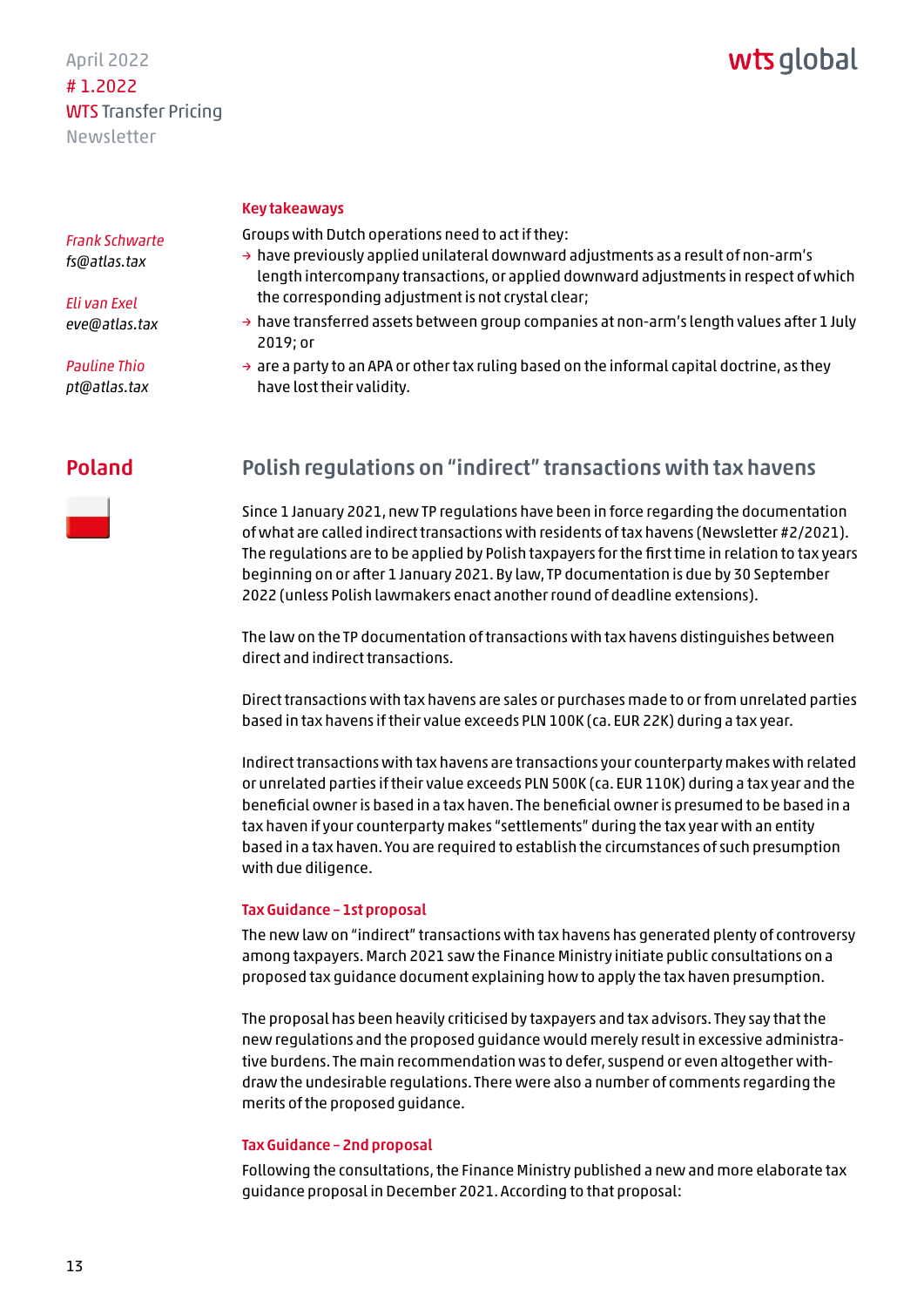- <span id="page-13-0"></span> $\rightarrow$  the term beneficial owner should be understood according to the statutory definition, i.e. as the entity entitled to amounts due under the transaction;
- $\rightarrow$  the disclosure duty on indirect transactions with tax havens applies only to your purchase transactions whose value exceeds PLN 500K;
- $\rightarrow$  your counterparty and a tax haven resident should make a transaction of a substantial value, i.e. at least PLN 500K.

Even though the second guidance proposal makes the controversial regulations more rational in their application, it has also been criticised by taxpayers and tax advisors. In addition to urging for numerous changes to the guidance, tax advisors again recommended that the law should be repealed, temporarily suspended or at least amended.

### Practical effect of the guidance

*Maja Seliga-Kret maja.seliga@wtssaja.pl*  If the second guidance proposal is enacted without substantial changes to the published draft, taxpayers may be required to obtain beneficial owner representations from their counterparties or, in their absence, carry out a beneficial owner test.

#### Amendments to Transfer Pricing legislation Portugal



Ministerial Order no. 268/2021, approved on 26 November 2021, introduced relevant changes to Portuguese regulations on TP matters by revising the formerly applicable Ministerial Order no. 1446-C/2001 which had been in force for 20 years.

The new Ministerial order has been effective since its publication (27 November 2021) and, in connection with TP documentation, is applicable for tax periods beginning 1 January 2021 or after.

In general, the new legislative options reflect the international TP policy changes of the last few decades as per the revised OECD Guidelines on TP matters, as well as the EU Joint Transfer Pricing Forum, which translates into additional proximity between the Portuguese TP legal framework and the regulations in place in most of the OECD jurisdictions.

The most impactful changes approved in the new Ministerial Order that should be considered are the following:

- $\rightarrow$  Declarative obligation: the obligation to prepare TP documentation regarding a certain tax period is now only applicable to Portuguese companies that have achieved a total annual income of EUR 10 million or more (as opposed to the previous limit of EUR 3 million in turnover and other profits), in the year to be reported. In any case, controlled transactions do not have to be reported if they do not exceed EUR 100 thousand per counterparty or EUR 500 thousand in total, in the respective year.
- → Documentation structure: although the new structure was already accepted by Portuguese Tax Authorities, TP documentation is now expected to be submitted in a dual structure composed by a Master File and a Local File, as established in the OECD Guide-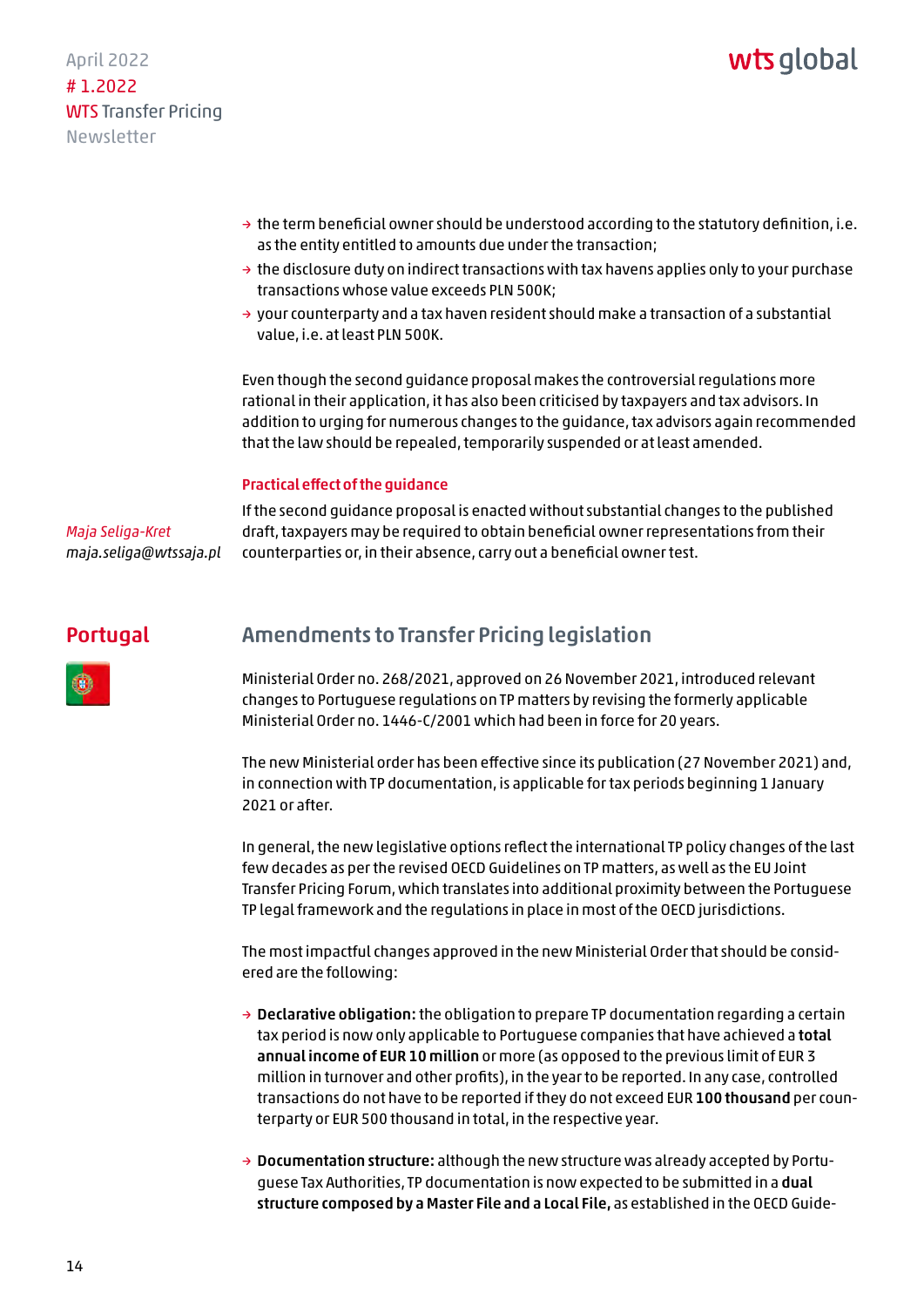<span id="page-14-0"></span>April 2022 # 1.2022 WTS Transfer Pricing Newsletter

> lines. Additionally, taxpayers that are considered small or medium-sized companies may prepare a simplified file, in order to ease the compliance burdens of such companies.

- $\rightarrow$  TP methods: although the admissible TP methods have remained the same, more relevance has been given to the "other methods" that were already mentioned in the previous legislation, with the express acceptance of asset valuation methods in connection with certain controlled transactions (i.e. real estate, shares in unlisted companies, credit rights, etc.).
- $\rightarrow$  TP adjustments: in case the Portuguese Tax Authorities perform a TP adjustment in the context of an audit, the new legislation establishes that corrections should be aimed at the median of the arm's length interval.
- $\rightarrow$  Specific regulations for certain situations: the new Ministerial Order includes specific TP regulations for the correct application of the arm's length principle with regard to transactions involving intangibles and business restructuring, that had no specific regulation under the previous legislation.

*Tiago Marreiros Moreira tm@vda.pt*

*Nuno Bastos nb@vda.pt*

*Nuno Batina njb@vda.pt* 

Moreover, Ministerial Order no. 267/2021 was also published on 26 November 2021 and revises and updates the previous regulations applicable to the conclusion of APAs between companies and the Portuguese Tax Authorities. The new legislation updates the validity of APAs to four years, as was already established in the Portuguese CIT Code, and provides other clarifications based on the experience of the last years.

In a nutshell, we take the view that the aim of the changes introduced was to simplify the Portuguese reporting TP obligations imposed on companies and to provide greater legal certainty to the regimes under analysis.

#### Outcome of the UK consultation on TP documentation United Kingdom



Following a public consultation on TP documentation, the UK government decided to introduce new legislation and require the largest MNE with presence in the UK to maintain a transfer pricing Master File, Local File and supporting Summary Audit Trail. The new requirements could take effect from April 2023.

In this article, we provide a summary on the background and the outcome of the consultation:

#### **Background**

From 23 March to 1 June 2021, HM Revenue & Customs held a public consultation on introducing more specific transfer pricing documentation requirements in the UK. On 30 November 2021, HM Revenue & Customs published the outcome of the consultation on the government website together with HM Revenue & Customs' response on the submissions received.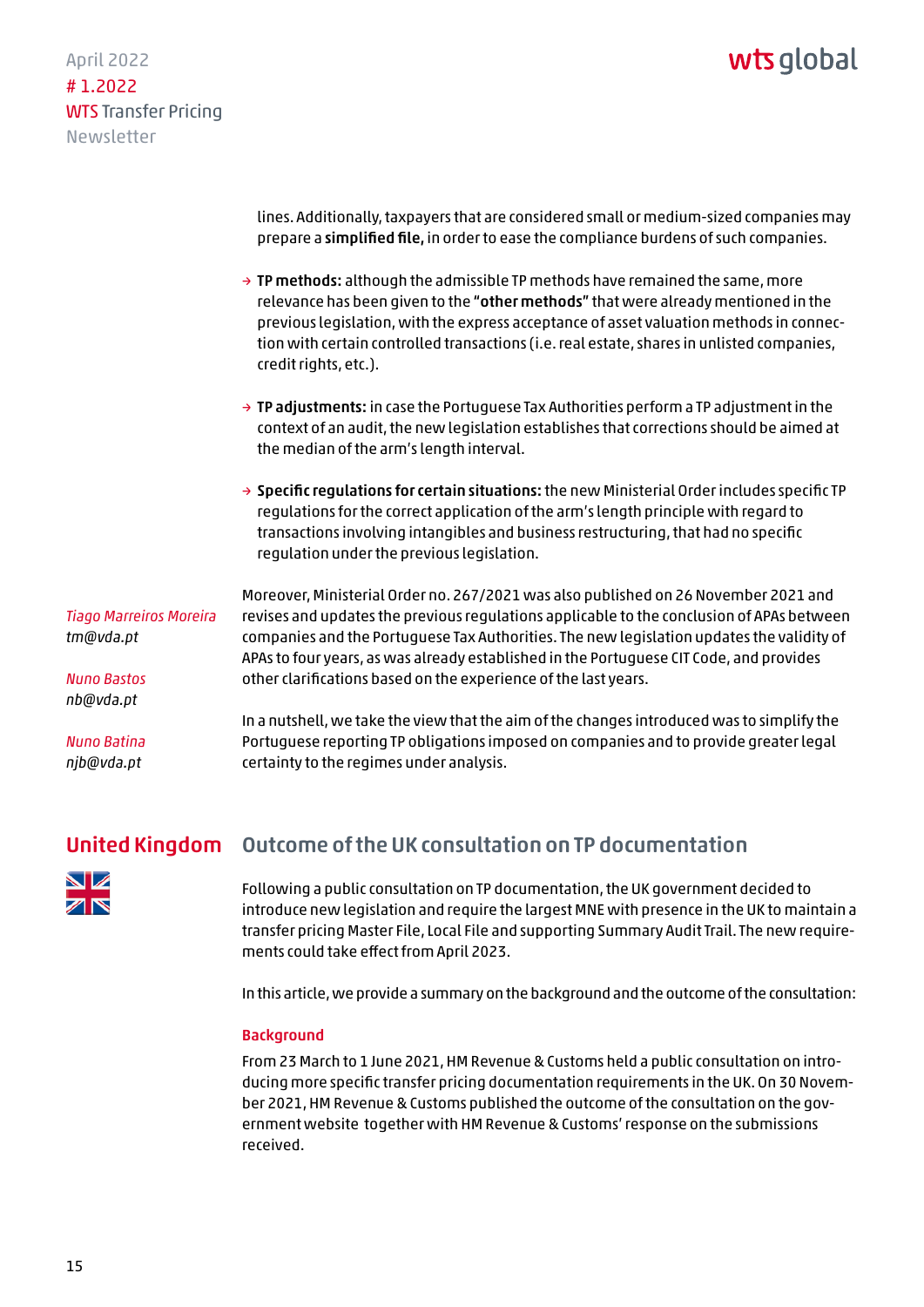#### Outcome

The UK government decided to introduce a requirement for the largest MNEs with a presence in the UK to maintain (and provide upon request) a transfer pricing Master File and Local File documentation in line with the OECD standardised approach.

The UK government also intends to introduce an additional requirement in the form of a Summary Audit Trail. The Summary Audit Trail is a short document which summarises the work undertaken by the taxpayer in arriving at the conclusions in their TP documentation.

The outcome document does not define what the term "largest" means. Based on a conversation with HMRC officials, we understand that the requirements to prepare the Master File, Local File and Summary Audit Trail shall apply to MNEs which meet the CbCR threshold. Should the rules be implemented in this form, a threshold of EUR 750 million based on consolidated group revenues would apply.

At present, the UK government does not intend to implement the additional requirements suggested in the consultation document, an International Dealings Schedule ("IDS") or a detailed evidence log, which would have increased the potential compliance burden for MNEs with a presence in the UK.

It is planned that draft legislation will be prepared in 2022 and published later this year. The new transfer pricing documentation requirements could then take effect from April 2023.

#### Our assessment

Our view on the outcome of the consultation is that introducing transfer pricing documentation requirements in line with the OECD standardised approach will help MNEs to achieve greater certainty regarding the content and extent of the documentation required in the UK.

We appreciate that an IDS and detailed evidence log will not be introduced since it would have been counterintuitive to introduce additional unilateral requirements, especially when considering the great lengths that the OECD and all the contributing tax authorities, including the UK, went to in agreeing upon a format for the provision of transfer pricing information. The introduction of the Summary Audit Trail to document the steps taken in preparing transfer pricing documentation appears to be more limited and could be useful to structure and approach the preparation of transfer pricing documentation in a methodical way.

### Next steps

We now await the publication of the draft legislation to implement these new transfer pricing documentation requirements together with guidance on the content of the Summary Audit Trail.

*Ruth Steedman ruth.steedman@ [fticonsulting.com](mailto:ruth.steedman@fticonsulting.com)*

# *Nicolas Boehlke*

*[nicolas.boehlke@](mailto:nicolas.boehlke@fticonsulting.com) fticonsulting.com*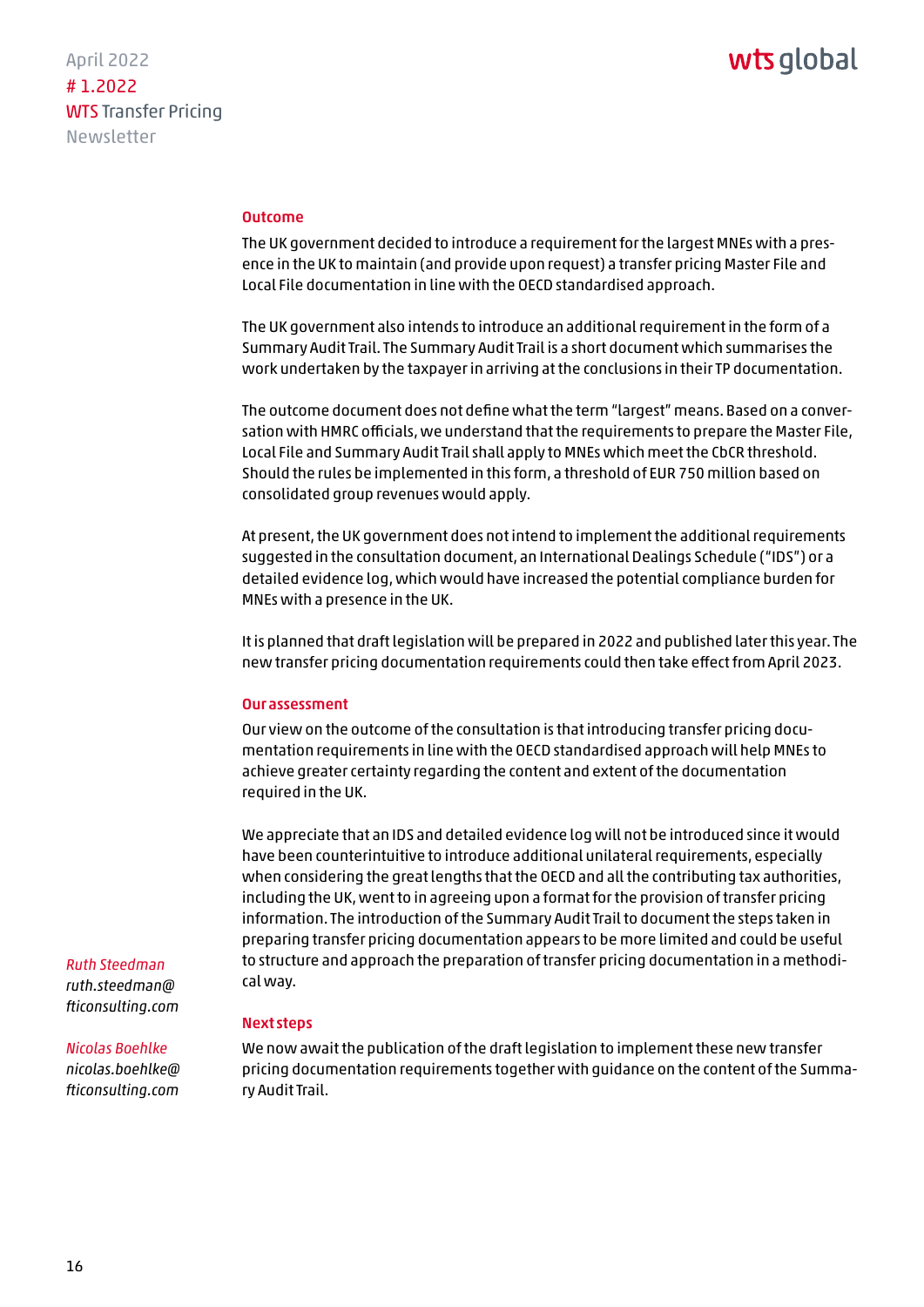# wts global

### <span id="page-16-0"></span>Ukraine



# Ukrainian Ministry of Finance clarifies new TP rules on business purpose

Law #466 (in force since 23 May 2020, with several further amendments) supplemented TP rules with the new provisions on business purpose.

According to this, taxpayers shall prove the business purpose of controlled transactions in TP documentation. The tax authorities received the right to disregard a transaction for taxation purposes or substitute it with an alternative one if they consider that it lacks business purpose.

The Ukrainian Tax Code specifies that transactions are deemed to lack business purpose if: (i) the principal purpose or one of the purposes of the transaction is the non-payment or underpayment of taxes or diminishing the tax profit; (ii) in comparable conditions an entity will not be prepared to buy or sell such goods, works, services or intangibles in third-party transactions.

13 January 2022 saw the Ministry of Finance approve the clarification on the application of these rules in tax control.

The Ministry confirmed that 2021 is the first reporting period to which new rules are applicable. This means that the business purpose may be audited only after 1 October 2022. It is important clarification, as in practice tax authorities wanted to see grounding of the business purpose in documentation for periods before 2021. At the same time, the Ministry noted that the new rules apply to transactions conducted in 2021 even if agreements were entered prior to that period.

The Ministry also provided guidance regarding the algorithm to be followed in determining if transactions lack business purpose.

The Ministry described indicators which may signal that a transaction lacks commercial rationality. For example, if the conditions of a transaction are not typical compared to those of the taxpayer or as seen in the market, as well as the assumption of excessive risks, etc. An important indicator is the case of taxpayer's losses when the group makes profit.

According to the Ministry, the summarised algorithm of control should be as follows:

- 1) Identification of the transaction, namely defining its substance as well as any other undocumented transactions.
- 2) Determining presence of the commercial rationality of the transaction and if such transaction could happen among independent parties. In doing that, the tax authority must check for the possible alternative arrangements with the same counterparty with similar or better economic result as well as any other realistic alternative options.

As per the result of the analysis, the tax authority then makes one of the decisions:

 $\rightarrow$  Agrees that the substance of the transaction is in line with its formal arrangement and applies TP methods to check if it is at arm's length.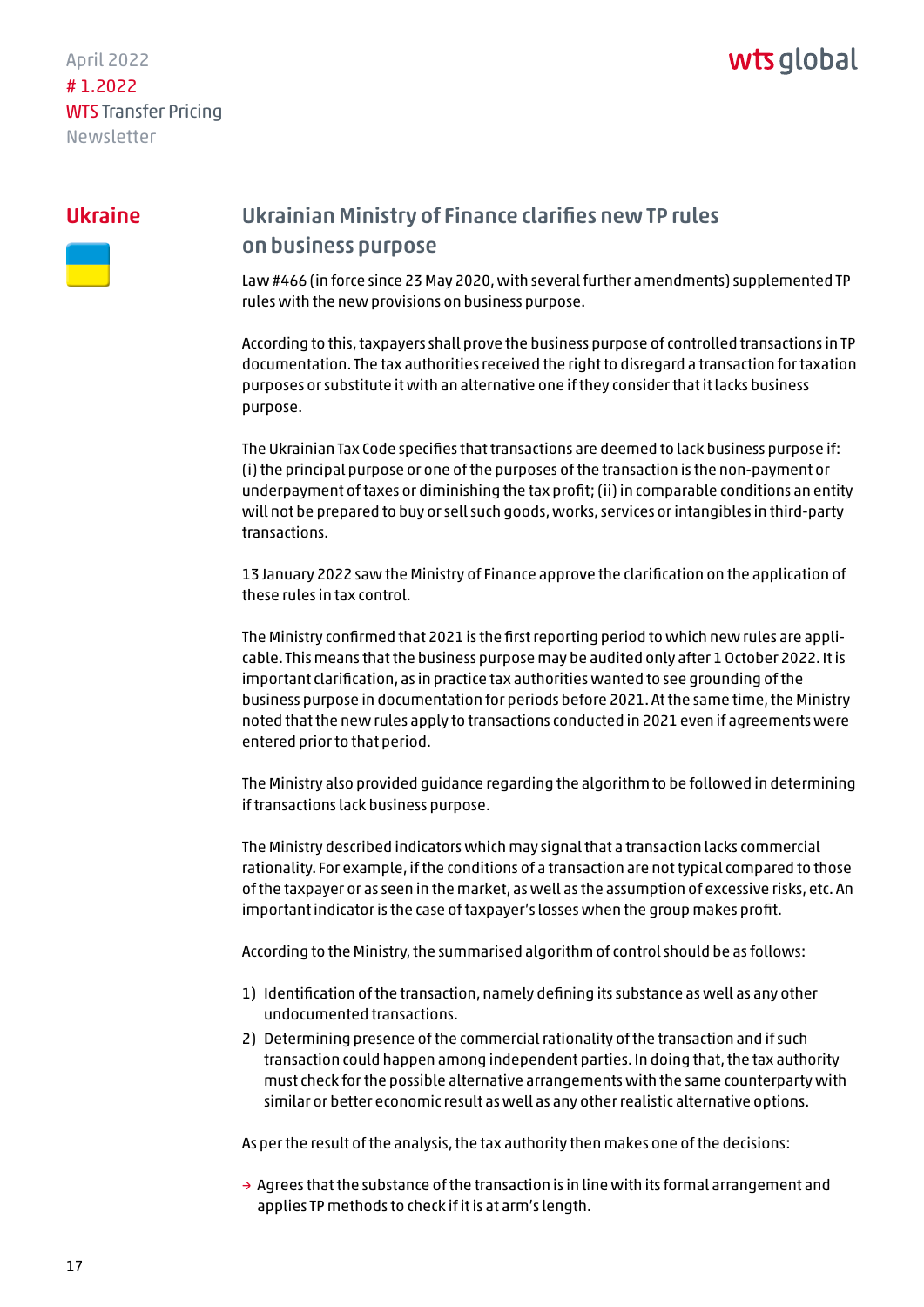# wts alobal

- <span id="page-17-0"></span> $\rightarrow$  Substitutes the transaction for tax purposes with one or several alternatives, should it find lack of commercial rationality and availability of realistic alternatives.
- $\rightarrow$  Identifies additional undocumented transactions that prove commercial rationality and applies TP methods to check if it is at arm's length.
- $\rightarrow$  Disregards the transaction for taxation purposes only if it lacks commercial rationality and there are no realistic alternatives. An example of such a case is the situation when the same economic effect may be achieved by own resources or staff of the taxpayer.

*Ivan Shynkarenko i.shynkarenko@wts.ua*

### Brazil

### As the new business purpose control rules became operational, it is recommended for taxpayers to pay special attention to (i) available proof that the substance is in line with formal arrangement of transactions and (ii) that commercial rationality may be properly grounded.

# Effects of extinction of LIBOR rate to Brazilian TP controls

In 2021, the United Kingdom's Financial Conduct Authorit[y announced se](https://www.fca.org.uk/publication/documents/future-cessation-loss-representativeness-libor-benchmarks.pdf)veral changes to the benchmark settings currently published by the ICE Benchmark Administration, including the cessation of the publication of EUR LIBOR settings, as well as the 1-week and 2-month USD LIBOR settings after 31 December 2021. The Financial Conduct Authority also decided to continue to determine and publish the 6-month USD LIBOR settings at least until the end of June 2023. These changes may have a direct impact on TP calculations performed for loans granted by and to Brazilian legal entities.

The transactions involving interest carried out by Brazilian legal entities with foreign related parties (as defined under Brazilian TP legislation), related or unrelated parties domiciled in tax havens or non-residents subject to privileged tax regimes must follow Brazilian TP rules and the thin capitalisation rules.

In accordance with Brazilian TP rules, the interest expenses incurred by a Brazilian legal entity shall be considered deductible up to the amount that does not exceed the rates determined based on the following rules (the minimum interest revenues recorded by Brazilian companies shall be calculated based on the same rules):

| Loans in USD<br>with fixed rates | Rate of Brazilian sovereign bonds issued<br>in USD in foreign markets                           | 3.5% spread p.a.                             |  |
|----------------------------------|-------------------------------------------------------------------------------------------------|----------------------------------------------|--|
| Loans in BRL<br>with fixed rates | Rate of Brazilian sovereign bonds issued<br>in BRL in foreign markets                           | (expenses)<br>2.5% spread p.a.<br>(revenues) |  |
| Other loans                      | 6 month LIBOR for the country of the loan; or<br>USD LIBOR when there is no specific LIBOR rate |                                              |  |

As a result, after the changes announced by the Financial Conduct Authority, the Brazilian companies that used to apply EUR LIBOR to comply with the TP rules to calculate the benchmark for interest expenses (or revenues) will be forced to use the 6-month USD LIBOR ("USD LIBOR 6M").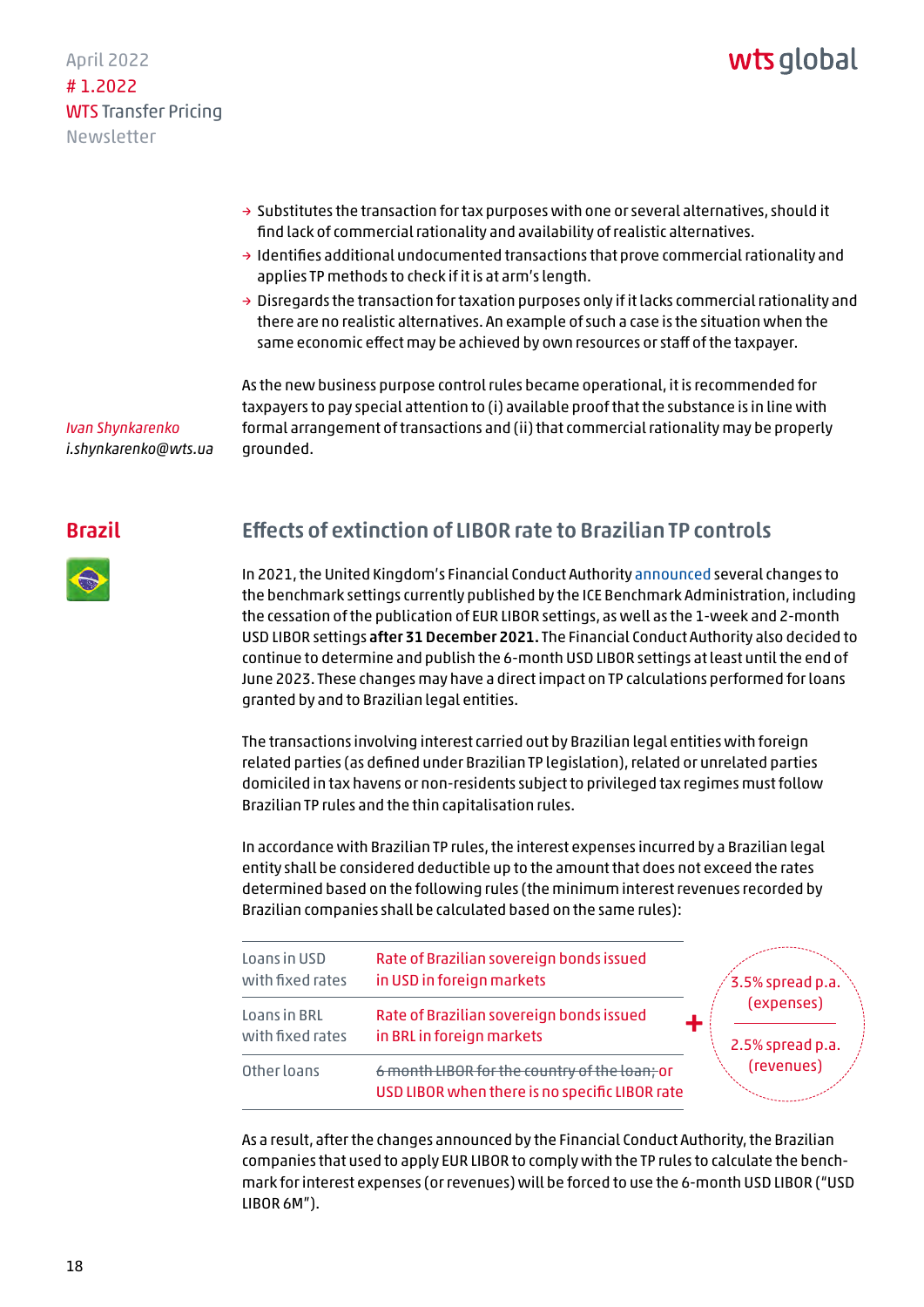# <span id="page-18-0"></span>April 2022 # 1.2022 WTS Transfer Pricing Newsletter

The impact that could arise for Brazilian companies may be verified by the comparable analysis of the historical variation of EUR LIBOR 6M versus USD LIBOR 6M during 2021:

January to December 2021

| 0,400%    | <b>USD</b>             |
|-----------|------------------------|
| 0,200%    |                        |
| 0,000%    | ---------------------- |
| $-0,200%$ |                        |
| $-0,400%$ |                        |
| $-0,600%$ | EUR                    |
| $-0,800%$ |                        |
|           |                        |

Whilst the EUR LIBOR 6M was negative and relatively constant for 2021, the USD LIBOR 6M was positive and had a slight fluctuation. In view of this situation, the replacement of the EUR LIBOR 6M rate for the USD LIBOR 6M rate could result in two different scenarios: (i) if the borrower is a Brazilian company, this change could, in principle, increase the maximum amount of interest to be deducted from the Corporate Income Tax (IRPJ) and Social Contribution on Net Profit (CSLL) basis; and (ii) if the lender is a Brazilian company, this replacement could result in a corresponding increase of the minimum interest revenue to be considered by the Brazilian company for IRPJ and CSLL purposes.

The Brazilian Federal Revenue Service has not announced any changes to the rules currently in place in view of these changes.

#### *Stephanie Makin*

*sjm@machado [associados.com.br](mailto:sjm@machadoassociados.com.br)* As such, Brazilian companies should evaluate whether adjustments are necessary to loan agreements currently in place, if based on EUR LIBOR settings, and verify whether additional adjustments to the loans are advisable to use other methodologies provided by TP legislation.

*Gabriel Lacerda*

*gnl@machado [associados.com.br](mailto:gnl@machadoassociados.com.br)*  It is recommended that Brazilian legal entities and multinationals with loans with Brazilian companies keep these changes in mind for future transactions.

# China



# Deduction of interest charged by related parties

Intercompany financing is common among the MNEs. For any borrowing from related parties, the Chinese borrowers must pay interest to them. In China, the deductibility of interest expenses charged by related parties is subject to special tax requirements.

Firstly, the arm's length principle should be followed. According to the Chinese CIT Law, for a borrowing from a non-financial company, the part of interest expense exceeding the interest rate for the same type of loans of a financial company (i.e. commercial banks, financial companies, trust companies and other financial institutions) shall not be deducted for CIT purposes. Practically, the Chinese tax authorities would refer to the interest rates published by the People's Bank of China and prefer the interest rates being set between the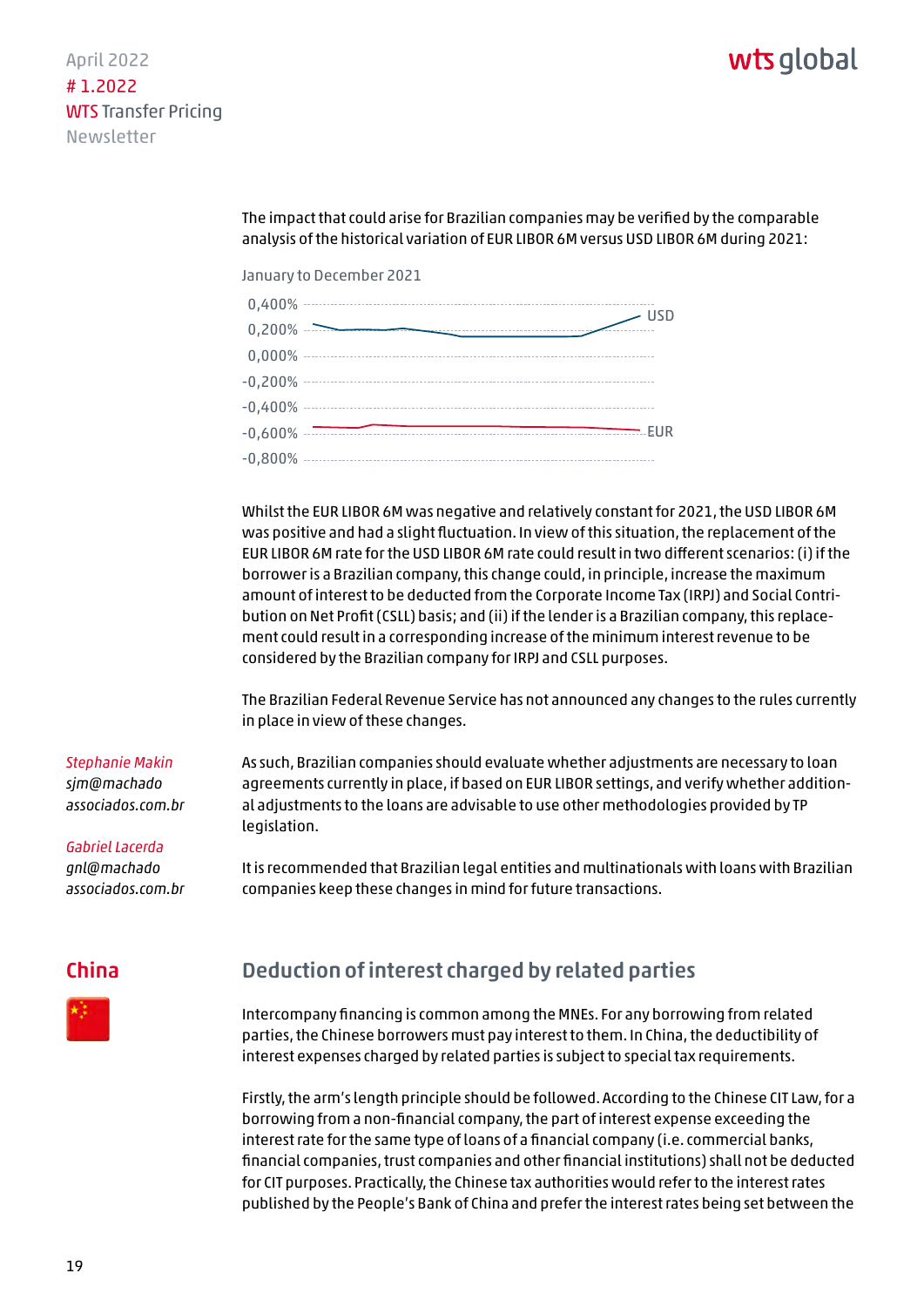April 2022 # 1.2022 WTS Transfer Pricing Newsletter

> deposit interest rate and the loan interest rate of commercial banks. If the interest rate of the IC loan is higher than the said rate of commercial banks, the Chinese company may still enjoy the expense deduction by providing the rationality of that interest rate. Otherwise, it will be difficult for them to claim the expense deduction for the interest charges by related parties.

> Secondly, the thin capitalisation rules should be complied with. The Chinese tax authorities could monitor whether or not the ratio of debt-to-equity investment that an enterprise receives from its related parties (associated liability-asset ratio) exceeds the standard ratio;

- $\rightarrow$  for a financial enterprise, 5:1; or
- $\rightarrow$  for any other enterprise, 2:1.

When an associated liability-asset ratio has exceeded the standard ratio, the interest expense exceeding the ratio (interest actually paid to all related parties \* (1- standard ratio/ associated liability-asset ratio) will not be deductible for CIT purposes. However, the interest expenses actually paid may still be permitted for deduction, if the company is able to:

- 1) prove that the interests are actually paid to a domestic related party facing a higher tax rate; or
- 2) provide a special TP file to prove that the amount, the interest rate, the term, and financing conditions of its associated debt investments as well as its liability-assets ratio, among others, has complied with the arm's length principle. The special TP file should include:
	- $\rightarrow$  Analysis of the solvency and borrowing capacity of the company;
	- $\rightarrow$  Analysis of the borrowing capacity and financing structure of the group;
	- $\rightarrow$  Explanation on changes in equity investments such as the registered capital, etc;
	- $\rightarrow$  Nature and objective of debt investments of related parties and the market conditions when the debt investments were made;
	- → Currency, amount, interest rate, term and financing terms of debt investments of related parties;
	- $\rightarrow$  Collaterals provided and terms and conditions thereof;
	- → Status of guarantor and terms and conditions for guarantee;
	- $\rightarrow$  Interest rates and financing terms for the same type of loans in the same period;
	- $\rightarrow$  Terms and conditions for the conversion of convertible corporate bonds; and
	- $\rightarrow$  Any other materials which can prove that the arm's length principle is complied with.

*Maggie Han maggie.han@wts.cn* Thus, for claiming a deduction for interest paid to related parties, it is crucial for companies to review in advance whether or not the interest rate of an IC loan is appropriate, and whether a special TP file can support the interest expense deduction.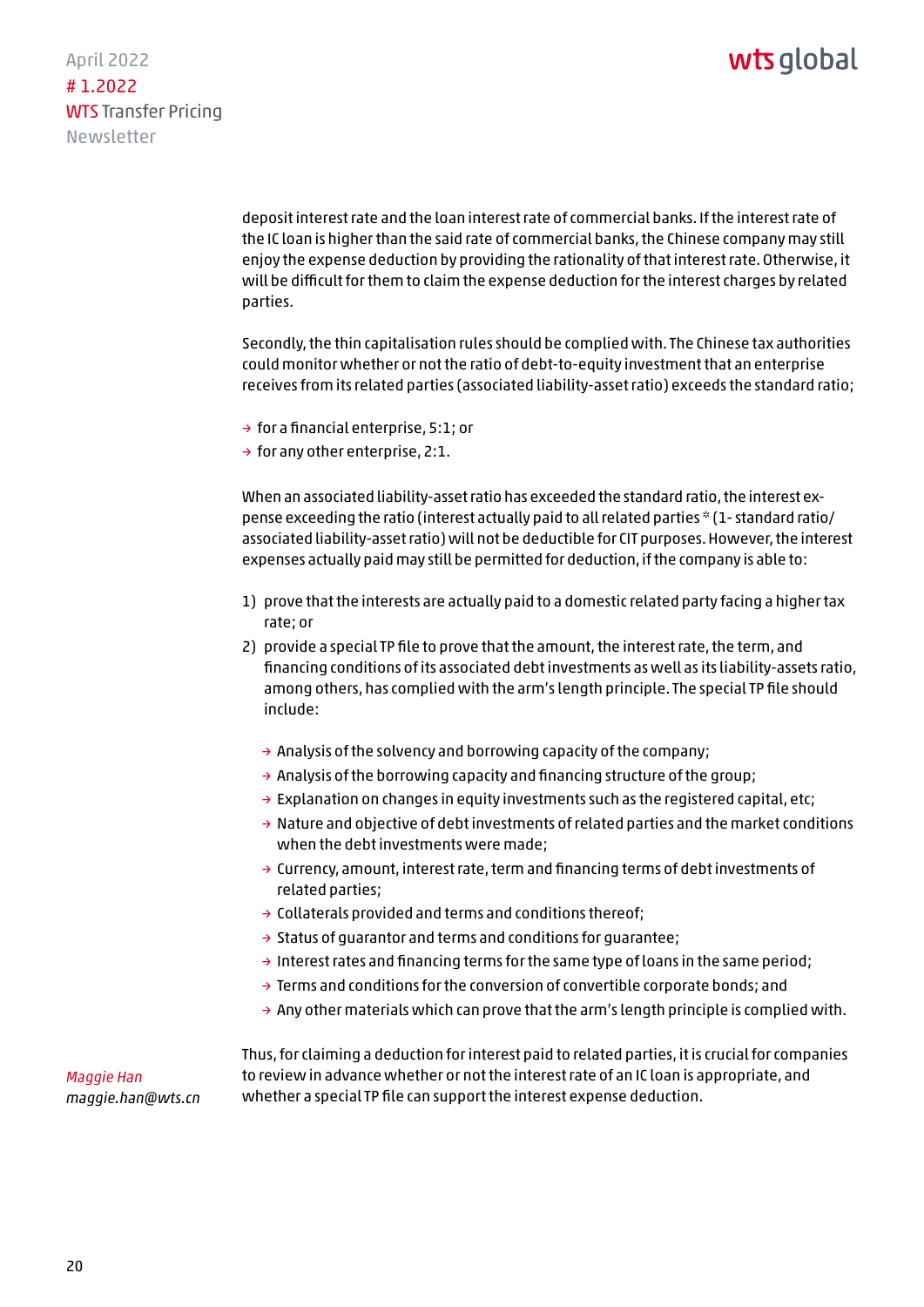# wts global

### <span id="page-20-0"></span>New Zealand



# New BEPS disclosure guidance and preparation forms

The Taxation (Neutralising Base Erosion and Profit Shifting) Act 2018 made a series of changes to New Zealand's international tax rules, as a domestic law response to the OECD/ G20's BEPS project.

To support the new rules, including the expanded information collection powers applying to large MNEs, New Zealand's Inland Revenue has introduced a BEPS disclosure form, IR1250, together with a guidance form to assist with completion, and an extensive table intended to provide help for taxpayers to determine their hybrid compliance and disclosure obligations. The most recent set of forms is now available.

These disclosures are independent of the amendments to New Zealand's TP legislation which took place with application for income years beginning on or after 1 July 2018.

Because New Zealand operates a self-assessment regime for taxpayers, it is important to understand whether the BEPS disclosure requirements apply and, if so, to complete them accurately and in a timely manner. It should be noted that the disclosure requirements apply to both large New Zealand resident and non-New Zealand resident entities.

There are three distinct parts to the BEPS disclosure:

- → Hybrid and Branch Mismatches;
- → Thin Capitalisation Group Information; and
- $\rightarrow$  Restricted TP Rules.

Each part requires careful and detailed completion (to the extent relevant) by or on behalf of the taxpayer and is required to be submitted via the "myIR" electronic portal. For example, the hybrid and branch mismatch section could require:

- → Hybrid entity/branch/dual resident disclosure
- → Hybrid payment disclosure
- → Hybrid receipt disclosure
- → Double deduction disclosure
- → Imported mismatch disclosure.

In the context of the restricted TP rules applicable to related-party loans of NZD10 million or more (and the consequences in terms of the deductibility of interest), a careful consideration of the restricted credit rating, group credit rating, optional credit rating insuring or lending person and loan features that may be disregarded is required, as set out in sections GC 16 – GC 18 of the Income Tax Act 2007. The answers can of course also result in an adjustment affecting the tax position of a group in one or more other jurisdictions too.

The BEPS disclosures relate to legislation which is technically complex and highly dependent on the facts and circumstances of taxpayers and the arrangements to which they are party. Many taxpayers will have undertaken work in their home jurisdictions to assess the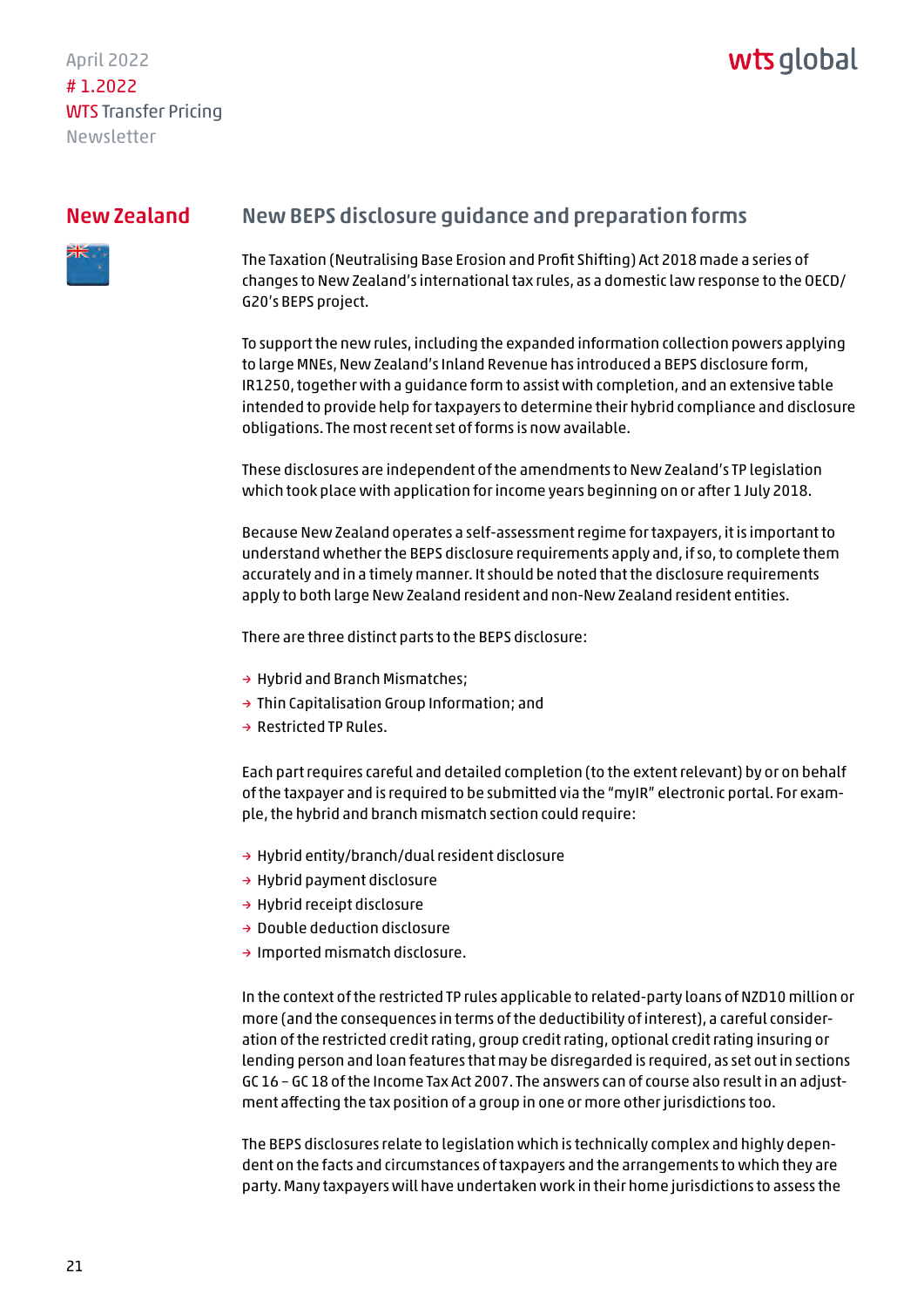# wts global

<span id="page-21-0"></span>impact of the BEPS changes, and we recommend that consideration be given to obtaining New Zealand assistance to complete the BEPS disclosures in an accurate and complete manner, and to understand the consequences. BEPS disclosures should always be considered well before completion of a taxpayer's New Zealand and other income tax returns.

### *Neil Russ neil.russ@russ [associateslaw.com](mailto:neil.russ@russassociateslaw.com)*

The forms, and a series of special reports by officials in relation to specific aspects of the BEPS rules (relating to interest limitation, hybrids, TP, permanent establishments and administrative measures) can be accessed from: www.ird.govt.nz/international-tax/business/beps-disclosure

### Taiwan



# Taiwan CFC rules will be implemented as of 2023 in response to the Global Minimum Tax

On 14 January 2022, Taiwan's Executive Yuan announced that controlled foreign company (CFC) rules will come into force in 2023 in response to Pillar Two of the OECD's Global Anti-Base Erosion (GloBE) Proposal. Taiwan's CFC rules aim to prevent the artificial diversion of profits from Taiwan to CFCs operating in low- or zero-tax jurisdictions. They were introduced in 2016 for corporations<sup>4</sup> and in 2017 for individuals<sup>5</sup> but have since been pending an implementation date from the Executive Yuan.

When the Management, Utilisation, and Taxation of Repatriated Offshore Funds Act was enacted in July 2019, an accompanying resolution was made requiring the Taiwanese Ministry of Finance to report to the Executive Yuan for approval of an implementation date within one year after the expiration of a date set in the Management, Utilisation, and Taxation of Repatriated Offshore Funds Act, which fell on 16 August 2021. The CFC rules were estimated to take effect in 2022 at the earliest. Now, so as to align with the OECD's timeline for domestic implementation of a 15% global minimum tax (which takes effect in 2023), Taiwan's government has decided that its CFC rules will be implemented on 1 January 2023.

#### Definition of a CFC under Taiwan law

A foreign entity is deemed a CFC if:

- (1) it is resident in a low-tax country or jurisdiction, defined as one having a corporate income tax rate not exceeding 70% of Taiwan's current tax rate (70% of 20% is 14%), or which taxes only domestically sourced income (or foreign-sourced income is taxed only on a remittance basis); and
- (2) 50% or more of the entity's shares are directly or indirectly owned by, or are substantially influenced by, a Taiwanese enterprise or individual or persons related to a Taiwanese enterprise or individual.

#### CFC exemptions and threshold requirements

The CFC rules would not apply where:

(1) the CFC carries on substantive economic activities in a low-tax country or jurisdiction and its passive income (such as rent, interest income, royalties, and dividends) does not exceed 10% of the CFC's total income (income from overseas branches is excluded); or

4 Article 43-1 of the Income Tax Act.

5 Article 12-1 of the Income Basic Act.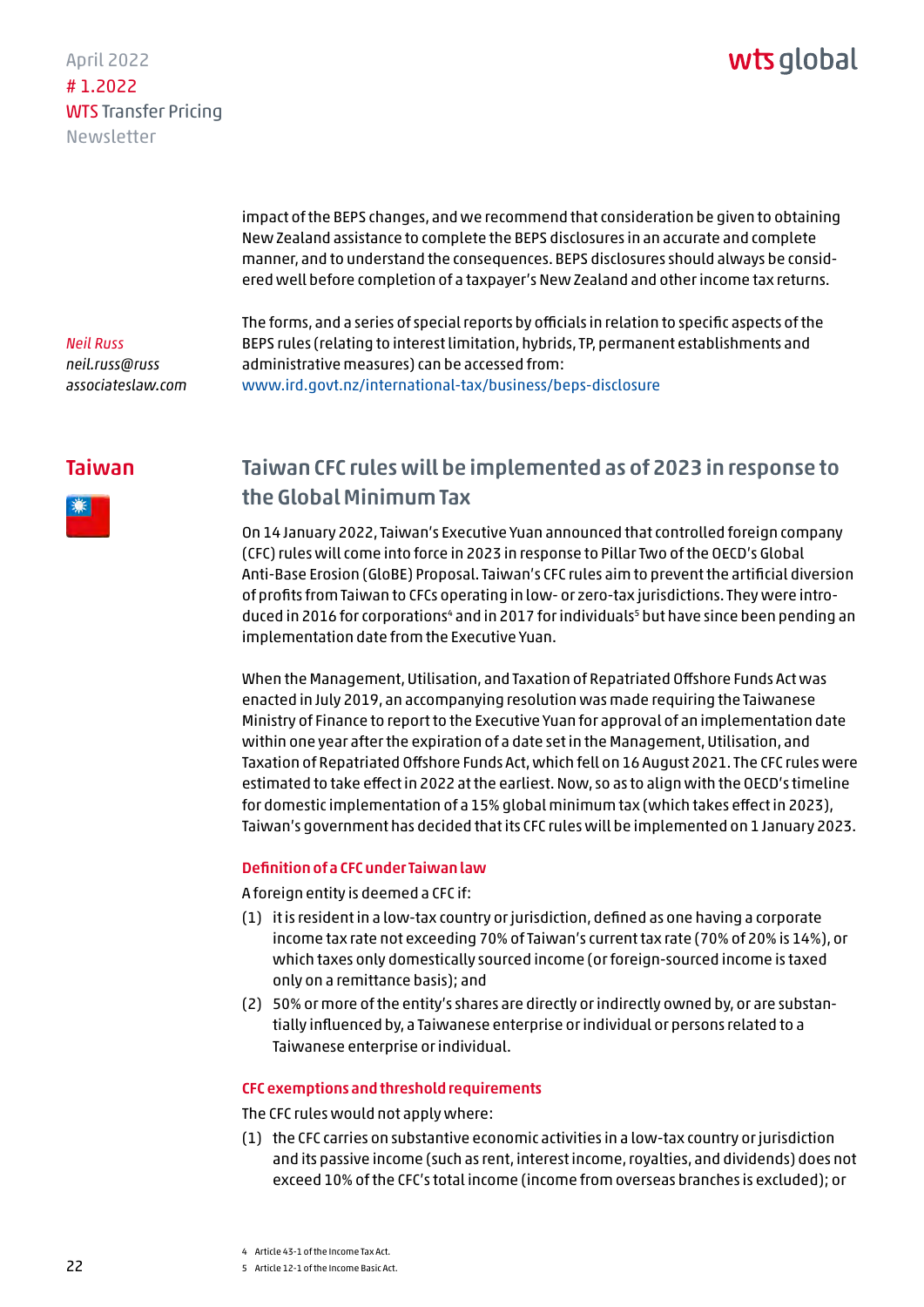# wts global

<span id="page-22-0"></span>(2) the annual revenue of the CFC does not exceed TWD 7 million.6 After the implementation of the CFC rules, a Taiwan corporate taxpayer may be subject to corporate income tax on its share of the CFC's undistributed income unless CFC exemptions are met. The same also applies to an individual shareholder. For any individual who directly holds 10% or more of shares or capital of a CFC, calculated together with the shares owned by his/her spouse and second-degree relatives, the income earned by the CFC would be deemed distributed to the Taiwanese shareholder in proportion to his/her shares. The deemed dividends would be further regarded as the individual's overseas income and may be subject to a 20% alternative minimum tax rate.

#### CFC and Taiwan's version of GloBE

#### *Holly Chu*

*holly.chu@eiger.law*

*joanne.lee@eiger.law*

*Joanne Lee*

Glossary

To catch up with global trends and enhance Taiwan's competitive edge in the international tax community, Taiwan decided to implement its CFC rules in 2023, with the aim of ensuring the effective tax rate of CFCs meets the global tax standards. It is advisable for businesses or shareholders to re-examine their organisational structure and analyse potential tax risks under the CFC rules.

| <b>APA</b>   | Advance Pricing Agreement                  | <b>GMT</b>                            | <b>Global Minimum Tax</b>                                                                           |
|--------------|--------------------------------------------|---------------------------------------|-----------------------------------------------------------------------------------------------------|
| <b>BEPS</b>  | <b>Base Erosion and</b><br>Profit Shifting | IC                                    | Intercompany                                                                                        |
|              |                                            |                                       | International Dealings Schedule                                                                     |
| <b>CbCR</b>  | Country-by-Country<br>Reporting            | <b>LIBOR</b>                          | London Interbank Offered Rate                                                                       |
| <b>CFC</b>   | Controlled Foreign Company                 | <b>MNE</b>                            | <b>Multinational Enterprise</b>                                                                     |
| <b>CIT</b>   | Corporate Income Tax                       | <b>OECD</b>                           | Organization of Economic<br>Cooperation and Development                                             |
| <b>DTT</b>   | <b>Double Taxation Treaty</b>              |                                       |                                                                                                     |
| EU           | European Union                             | <b>OECD</b><br>Guide-<br><b>lines</b> | <b>OECD Transfer Pricing Guidelines</b><br>for Multinational Enterprises<br>and Tax Administrations |
| <b>FTA</b>   | German Foreign Tax Act (AStG)              |                                       |                                                                                                     |
| <b>FY</b>    | <b>Fiscal Year</b>                         | <b>SME</b>                            | Small or Medium-Sized<br><b>Enterprises</b>                                                         |
| <b>GloBE</b> | <b>Global Anti-Base Erosion</b>            | <b>TP</b>                             | <b>Transfer Pricing</b>                                                                             |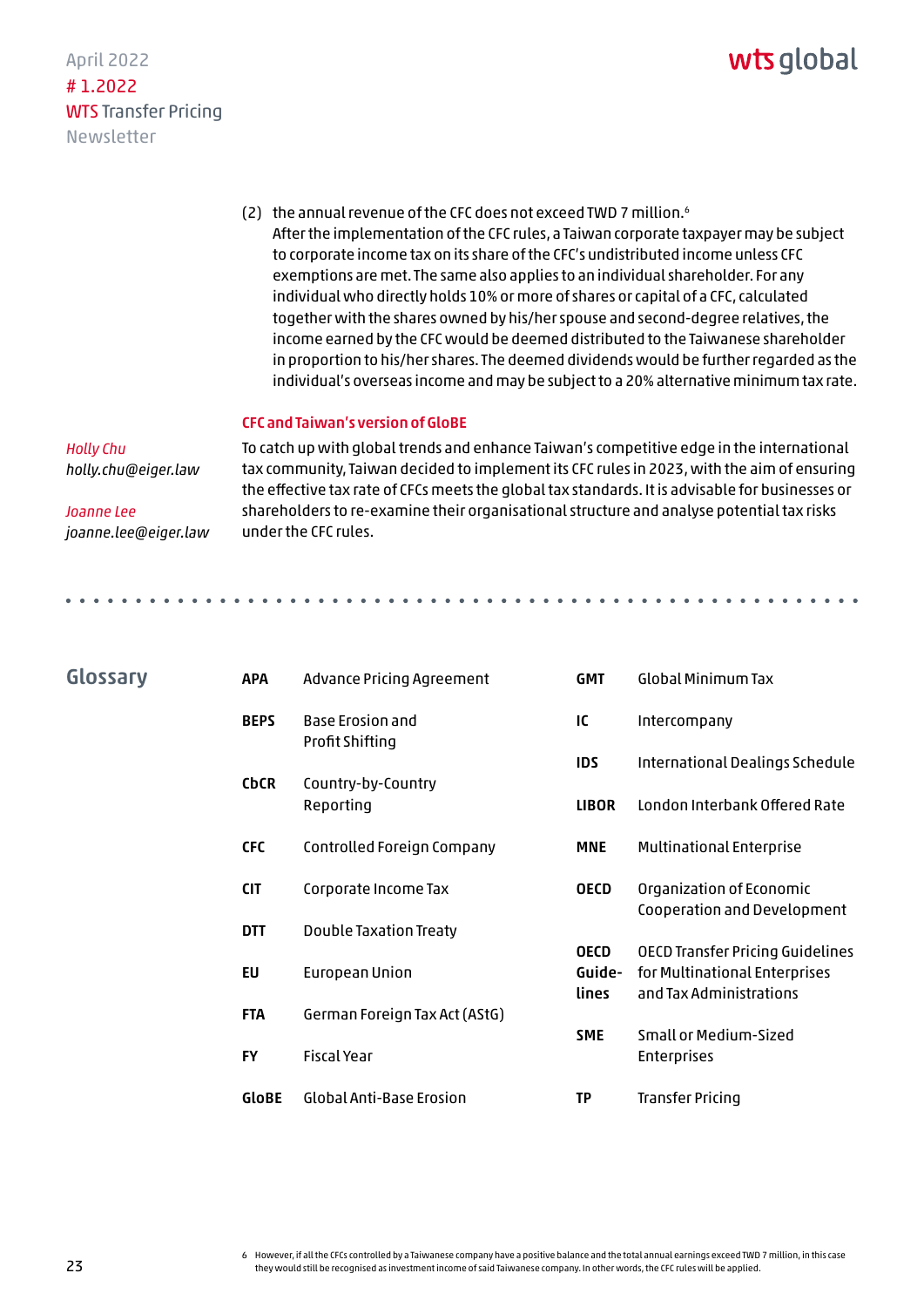# wts global

# <span id="page-23-0"></span>Contact/Editors oECD

Prof. Dr. Axel Nientimp axel.nientimp@wts.de T +49 211 20050 714 Melanie Appuhn-Schneider melanie.appuhn-schneider@wts.de T+49 211 20050 645 WTS Steuerberatungsgesellschaft mbH Klaus-Bungert-Str. 7 40468 Düsseldorf www.wts.com/de

#### Austria

Mag. Martin Hummer martin.hummer@icon.at T +43 732 69412-9894 ICON Wirtschaftstreuhand GmbH Stahlstraße 14 4020 Linz www.icon.at

### Czech Republic

Michal Kolar, Ph.D. michal.kolar@alferypartner.com T +420 221 111 777 WTS Alfery s.r.o. Vaclavske nam. 40 110 00 Prague 1 [alferypartner.com](https://www.alferypartner.com)

#### France

Valentin Lescroart valentin.lescroart@fidal.com Serge Lambert serge.lambert@fidal.com T + 33 1 55 68 14 44 FIDAL 4–6 Avenue d'Alsace 92982, Paris la Défense cedex www.fidal.com/en

#### Germany

Prof. Dr. Axel Nientimp axel.nientimp@wts.de T +49 211 20050 714 Melanie Appuhn-Schneider melanie.appuhn-schneider@wts.de T+49 211 20050 645 Viktor Gryshko viktor.gryshko@wts.de T +49 211 20050 650 WTS Steuerberatungsgesellschaft mbH Klaus-Bungert-Str. 7 40468 Düsseldorf www.wts.com/de

### Ireland

Aidan García Díaz aidan.garcia@sabios.ie T +353 1 598 0800 Sabios 4 Waterloo Road Ballsbridge, Dublin 4 www.sabios.ie

### Italy

Marina Lombardo marina.lombardo@ra-wts.it T 02 36 75 11 45 WTS R&A Studio Tributario Corso Europa, 2 20122 Milan www.ra-wts.it

Franco Pozzi franco.pozzi@sbnp.it T 02 02 763693 1 Studio Biscozzi Nobili Piazza Corso Europa, 2 20122 Milan www.sbnp.it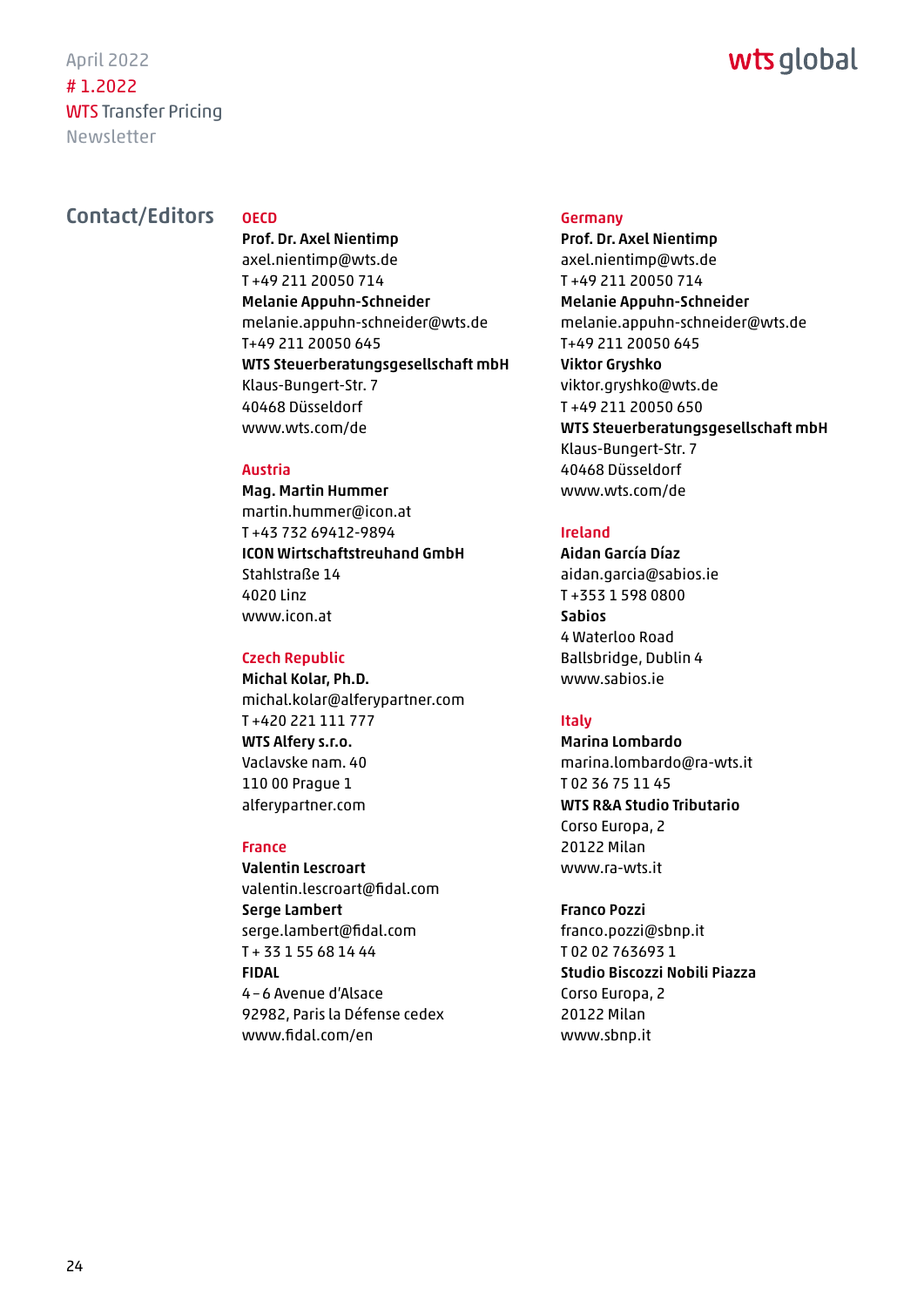# wts global

### Contact/Editors

# The Netherlands

Frank Schwarte fs@atlas.tax T +31 6 3168 8622 Eli van Exel eve@atlas.tax T +31 6 1533 1923 Pauline Thio pt@atlas.tax T +31 6 1954 3280 Atlas Fiscalisten Weteringschans 24 1017 SG www.atlas.tax/en

#### Poland

Maja Seliga-Kret maja.seliga@wtssaja.pl T +48 661 770 703 Doradztwo Podatkowe WTS&SAJA Sp. z o.o. Roosevelta 22 60-829 Poznań www.wtssaja.pl

#### Portugal

Tiago Marreiros Moreira tm@vda.pt Nuno Bastos nb@vda.pt Nuno Batina njb@vda.pt T +351 21 311 3485 Vieira de Almeida & Associados – Sociedade de Advogados, SP, RL. Rua Dom Luís I, n.º 28 1200-151, Lisboa www.vda.pt

#### United Kingdom

Ruth Steedman ruth.steedman@fticonsulting.com T +44 (0) 2037271711 M +44 (0) 7583096126 Nicolas Boehlke nicolas.boehlke@fticonsulting.com T +44 (0) 2072699346 M +44 (0) 7583086365 FTI Consulting LLP 200 Aldersgate Aldersgate Street London EC1A 4HD www.fticonsulting.com

#### Ukraine<sup>1</sup>

Ivan Shynkarenko i.shynkarenko@wts.ua T +38 044 490 71 97 WTS Consulting/KM Partners 5th floor, 5 Pankivska St. 01033, Kyiv http://wts.ua/en

#### Brazil

Stephanie Makin sjm@machadoassociados.com.br T +55 11 3093-4834 Gabriel Lacerda gnl@machadoassociados.com.br T +55 11 3093-4686 Machado Associados Av. Brig. Faria Lima, 1656 – 11th floor São Paulo www.machadoassociados.com.br/en

#### China

Maggie Han maggie.han@wts.cn T +86 21 5047 8665 WTS China Co., Ltd. Unit 06-07, 9th Floor, Tower A Financial Street Hailun Center No.440 Hailun Road, Hongkou District 200120, Shanghai www.wts.cn

<sup>1</sup> The office of WTS Consulting Ukraine/KM Partners in Kiev is currently unavailable. Until our colleagues in Ukraine are able to restore work remotely, please do not hesitate to address your tax-related queries in relation to Ukraine to our colleague Dr. Igor Fleischmann at the Düsseldorf office of WTS Germany by e-mail at: igor.fleischmann@wts.de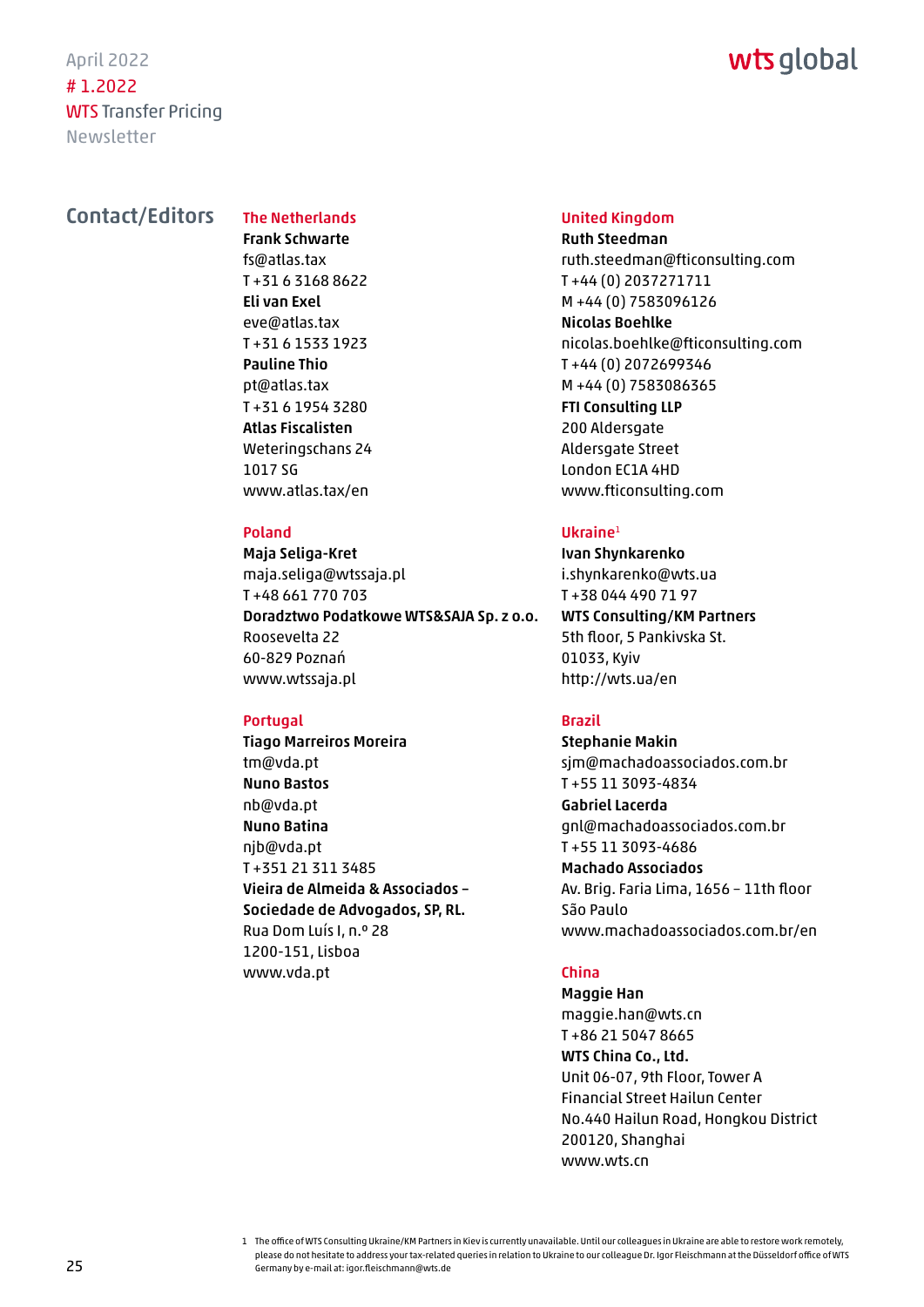April 2022 # 1.2022 WTS Transfer Pricing Newsletter

# Contact/Editors New Zealand

Neil Russ neil.russ@russassociateslaw.com T +6421349668 Russ + Associates PO Box 481 Shortland Street 1140 Level15, 36 Kitchener Street Auckland 1010 www.russassociateslaw.com

#### Taiwan

Holly Chu holly.chu@eiger.law Joanne Lee joanne.lee@eiger.law T +886 2 2771 0086 WTS Consulting (Taiwan) Limited/ Eiger Law 2F., No. 25-2, Sec. 4 Ren'ai Rd., Da'an Dist. 106, Taipei City https://eiger.law